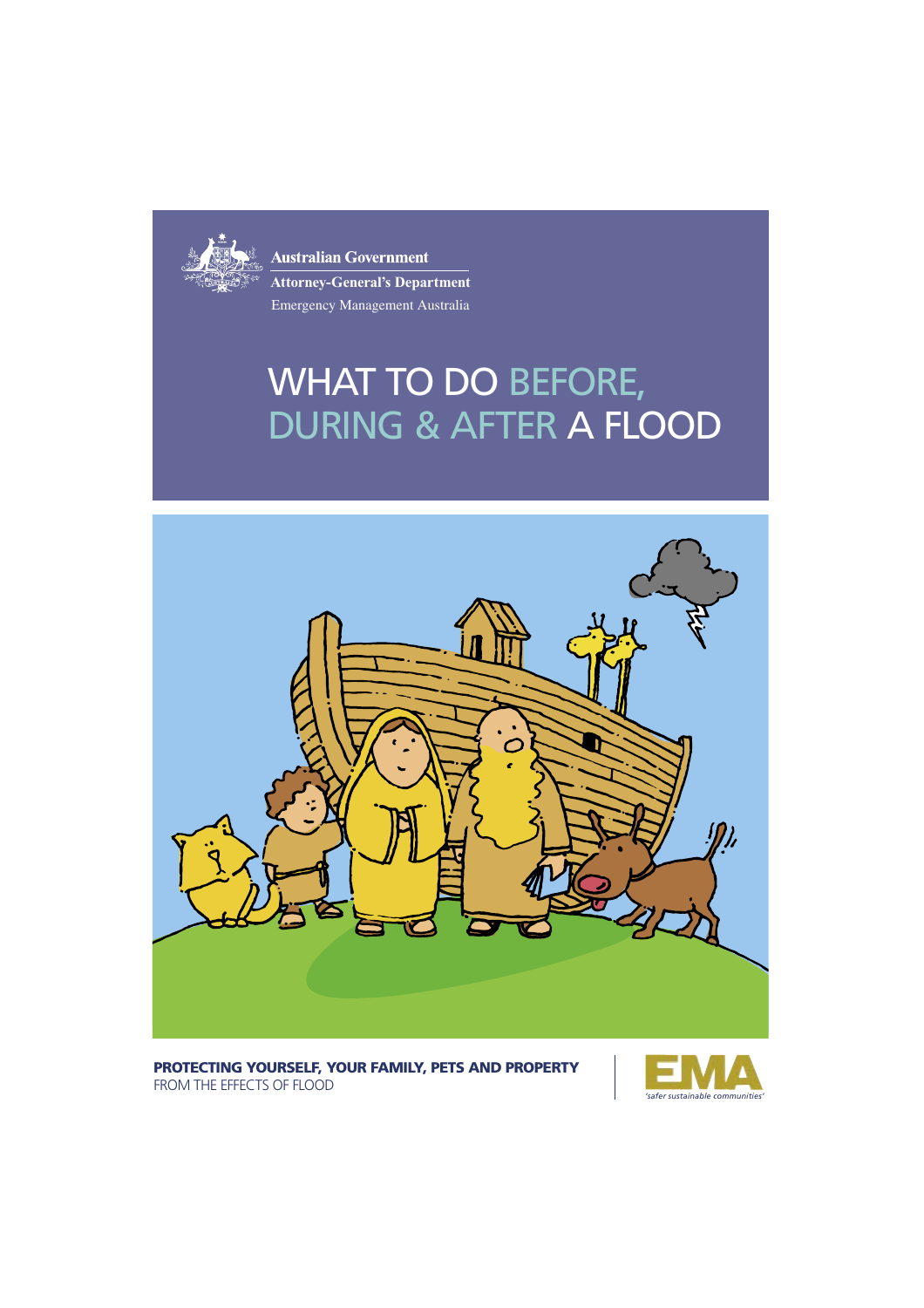Emergency Management Australia acknowledges and appreciates the assistance provided by the following organisations:

- Australian Building Codes Board
- Bureau of Meteorology
- Insurance Australia Group
- Melbourne Water
- State Emergency Service NSW and Victoria

This booklet has been prepared for the broader Australian community. Your local State Emergency Service can provide additional information specific to your region and your needs.

 $\circledR$  Copyright Commonwealth of Australia 2005 First published 1988 Third edition 1995 Fourth edition 2005 (full revision)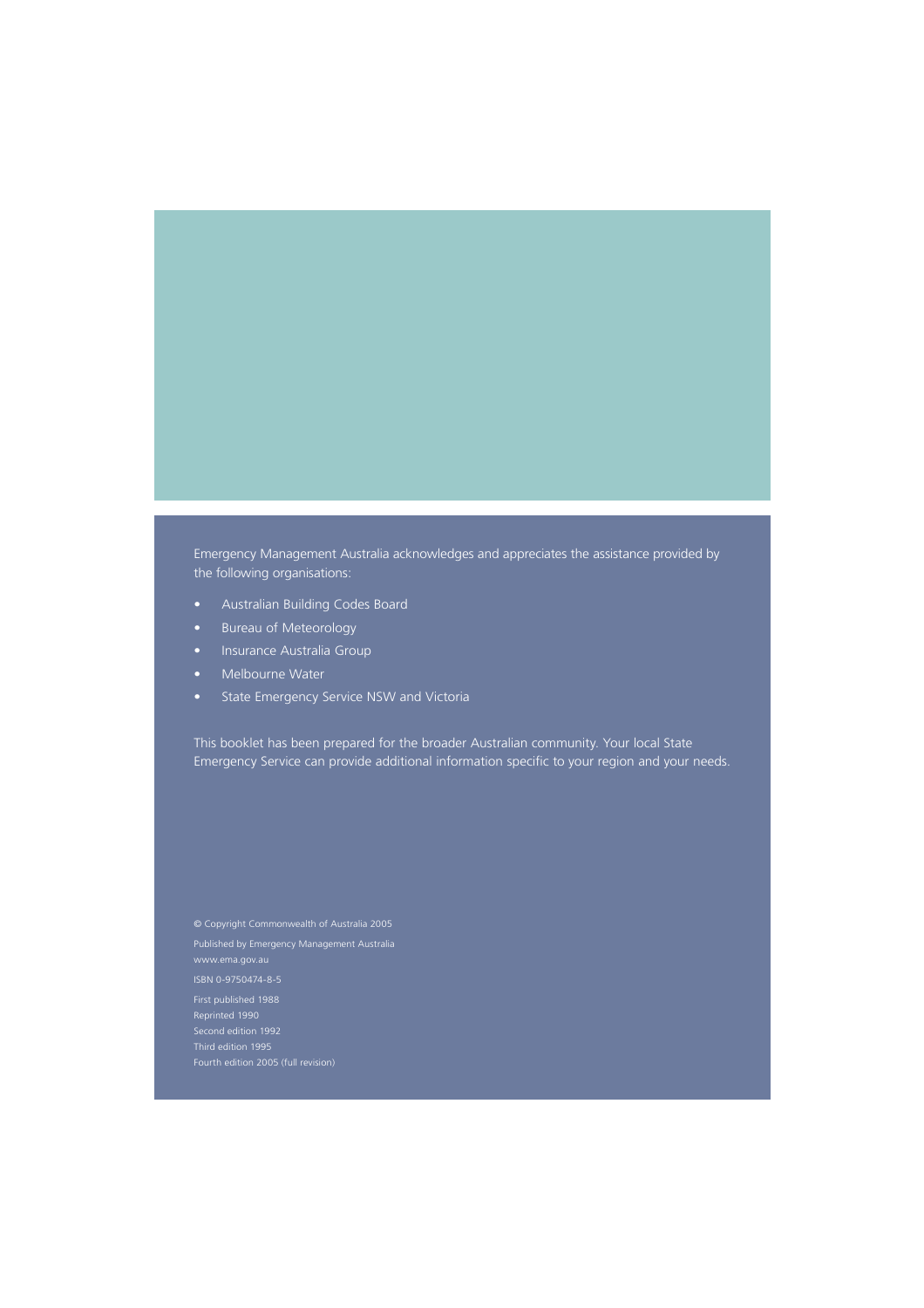### Foreword

#### **BE PREPARED FOR FLOODS**

If there is one of life's essential elements that is on the mind of most of us more than any other, it would have to be water. For most Australians there is either too little, or too much.

For those living in areas subject to flooding, the effects of being unprepared can range from slight discomfort to devastation. Sadly, some people in our community perish in floods.

Because floods have been a part of Australian culture, it can be easy to become complacent. However, much has been done by experienced emergency preparedness workers towards mitigating the effects, and to develop sound advice on what to do before, during and after a flood.

It is the responsibility of all of us – young and old – to see that where there is a risk of flood affecting life and property, that we are well prepared before an event occurs. So I urge you to take up the challenge that this booklet promotes – to ask, learn, plan and prepare. Your efforts will be worthwhile should floods occur in your region.

w

David Templeman Director General Emergency Management Australia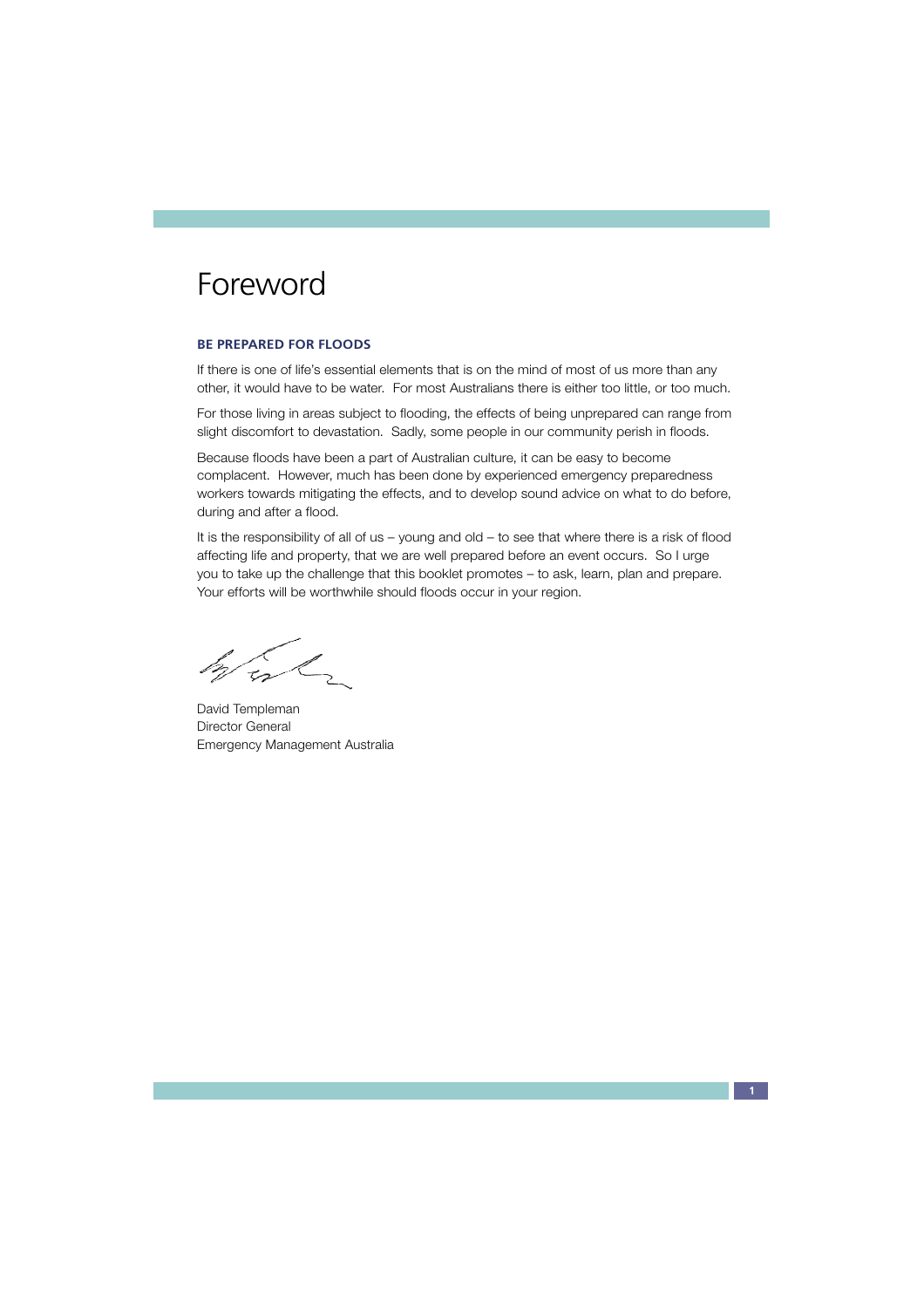## Contents

| Utilities - action on receipt of warning of imminent flooding/evacuation 12 |  |
|-----------------------------------------------------------------------------|--|
|                                                                             |  |
|                                                                             |  |
|                                                                             |  |
|                                                                             |  |
|                                                                             |  |
|                                                                             |  |
|                                                                             |  |
|                                                                             |  |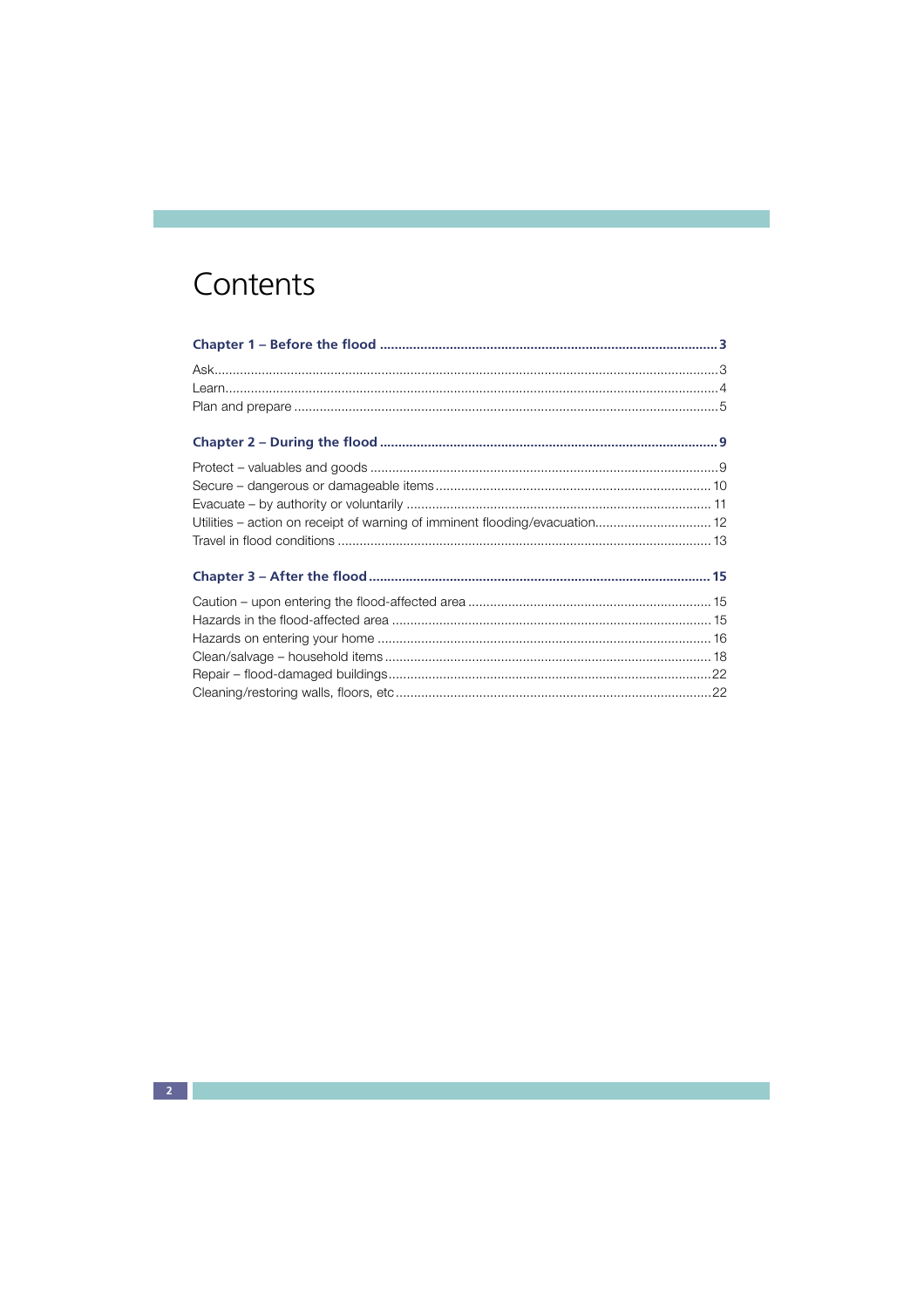# CHAPTER 1 BEFORE THE FLOOD

If you are in an area which is subject to flooding, learn how to protect yourself, your family, pets and property from its effects.

NOW – before the emergency is the time to **ASK, LEARN, PLAN** and **PREPARE.**

### Ask

Find out what floods have occurred where you are living. A good place to start is with your local council or State/Territory emergency service office (SES). The following questions may be used as a guide:

#### **QUESTIONS FOR THE SES:**

- In which years were local floods recorded?
- How high did they rise, and how quickly?
- How long did they last?
- Is there a local flood plan?
- Does my house become isolated, or do I have to evacuate?

#### **QUESTIONS FOR YOUR LOCAL COUNCIL:**

- At what river height, at the closest official gauge will my home be flooded?
- Does my home become isolated?
- Do I have to evacuate and where do I evacuate to?
- What flood advices will be given by local officials in addition to those given by the Bureau of Meteorology?

**3**

• Where is the catchment area in which rainfall will cause floods near my home?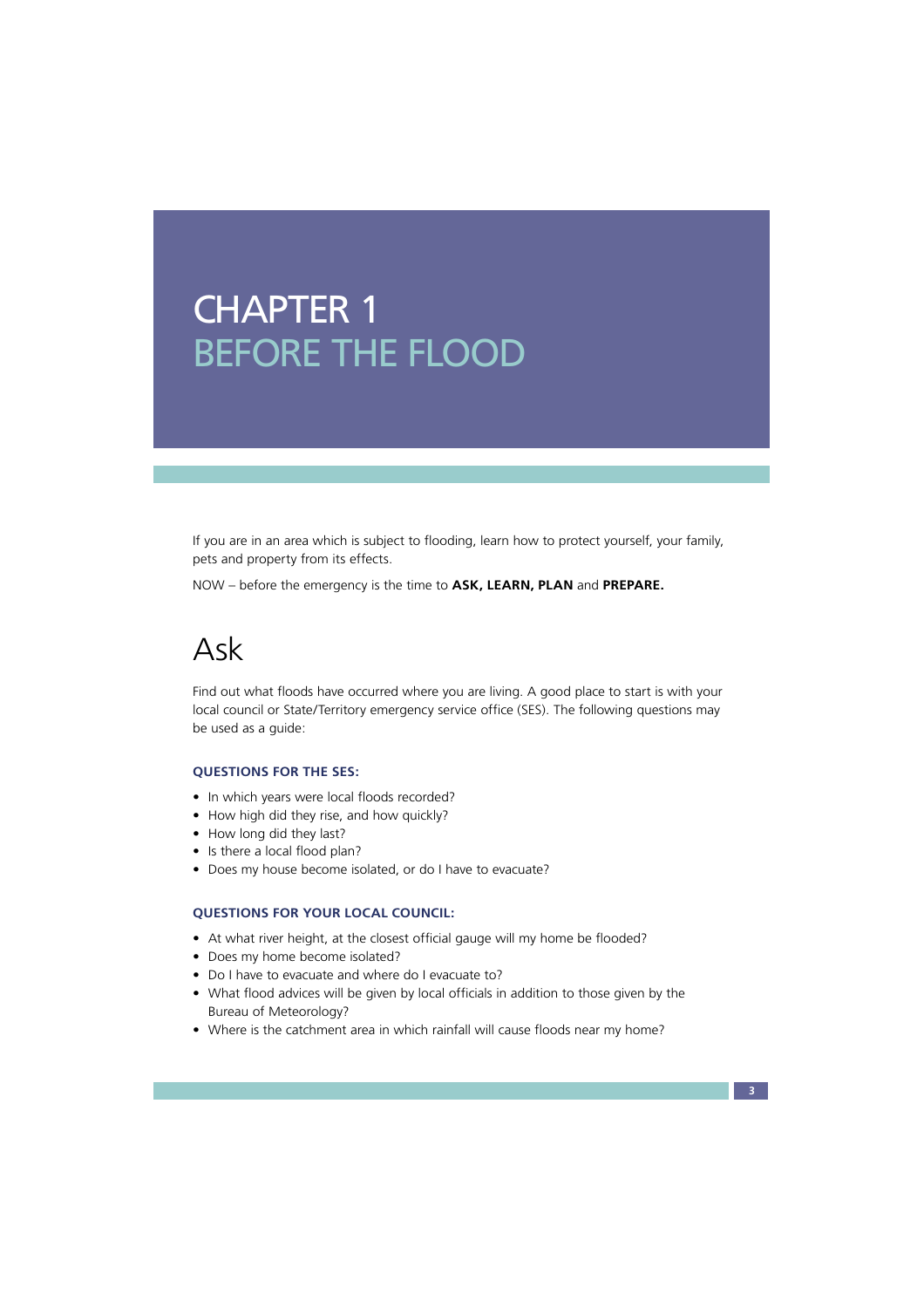Some councils have produced "Flood Plain Maps" which will tell you the danger areas based on previous floods. These are excellent guides – but you also need to ask what recent developments have occurred which could affect run-off and river flow.

If you find there's a lack of preparedness in your area and history shows you could be flooded – it is time to consult with representatives of your local council or State/Territory emergency service. They can inform you of local plans, warning systems and evacuation routes plus assist you in giving information on preparation for flooding.

### Learn

Don't wait for a flood to learn what to do. Now, before the flood, is the time to learn – firstly in knowing how the Flood Warning System works.

The Bureau of Meteorology issues forecasts and warnings. In particular, the Bureau issues a **Flood Watch** or similar advice of possible flooding, if flood producing rain is expected to happen in the near future. The general weather forecasts can also refer to flood producing rain. The Bureau issues a **Flood Warning** when flooding is occurring or is expected to occur in a particular location or area. When flash flooding is expected, a **Severe Weather Warning** is issued to alert to that possibility.

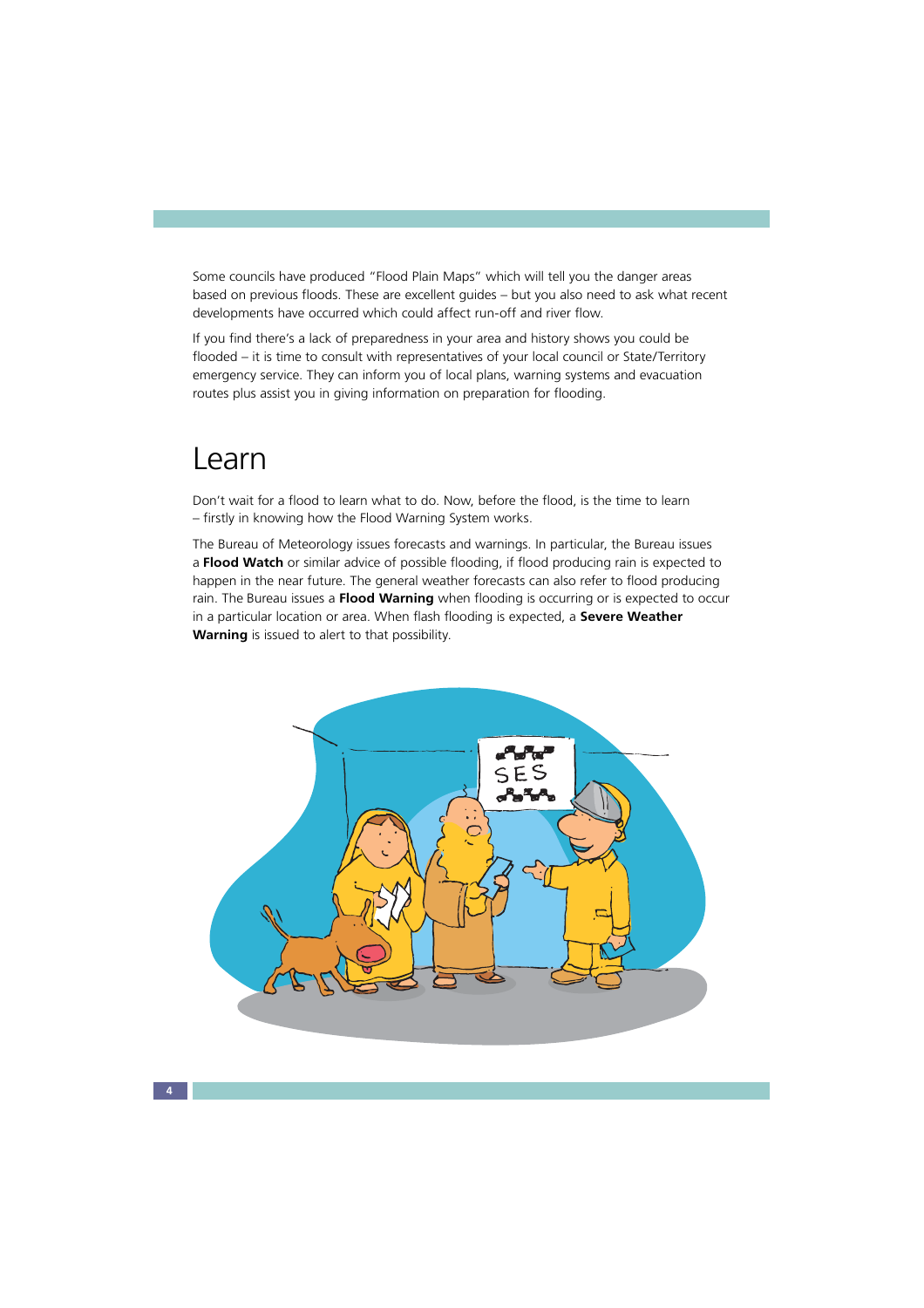#### **IMPORTANT FLOOD TERMS**

Where the use of reliable flood forecasting models is possible, the Bureau issues Quantitative Flood Predictions at the location of official gauges within the body of the flood warnings. The State/Territory emergency service will be able to relate this to possible extent of flooding around the official river height gauge using Flood Intelligence, gathered either through past flood history or through flood mapping studies carried out by your local councils. Wherever possible they will issue local flood advices, informing you of the likely effects of the flood and what you should do.

The Bureau of Meteorology uses the following flood terms. It is important to know what they mean.

*Minor flooding:* Causes inconvenience. Low-lying areas next to watercourses are inundated which may require the removal of stock and equipment. Minor roads may be closed and low-level bridges submerged.

*Moderate flooding:* In addition to the above, the evacuation of some houses may be required. Main traffic routes may be covered. The area of inundation is substantial in rural areas requiring the removal of stock.

*Major flooding:* In addition to the above, extensive rural areas and/or urban areas are inundated. Properties and towns are likely to be isolated and major traffic routes likely to be closed. Evacuation of people from flood affected areas may be required.

*Local Flooding:* Used where intense rainfall could be expected to cause high runoff in limited areas local to the rainfall, but not necessarily leading to significant rises in main streams.

*Flash Flooding:* Flooding occurring in less than 6 hours of rain, usually the result of intense local rain and characterised by rapid rises in water levels. They are difficult to predict accurately and give little time for effective preventive action.

### Plan and prepare

If your area has any history of flooding you should prepare a flood action plan based on the following information and check lists. This action plan would include where you will evacuate to should the need arise. Your local council will be able to provide information on the location of evacuation centres in your area. It is a good idea to practice your evacuation to ensure you are familiar with the route.

**5**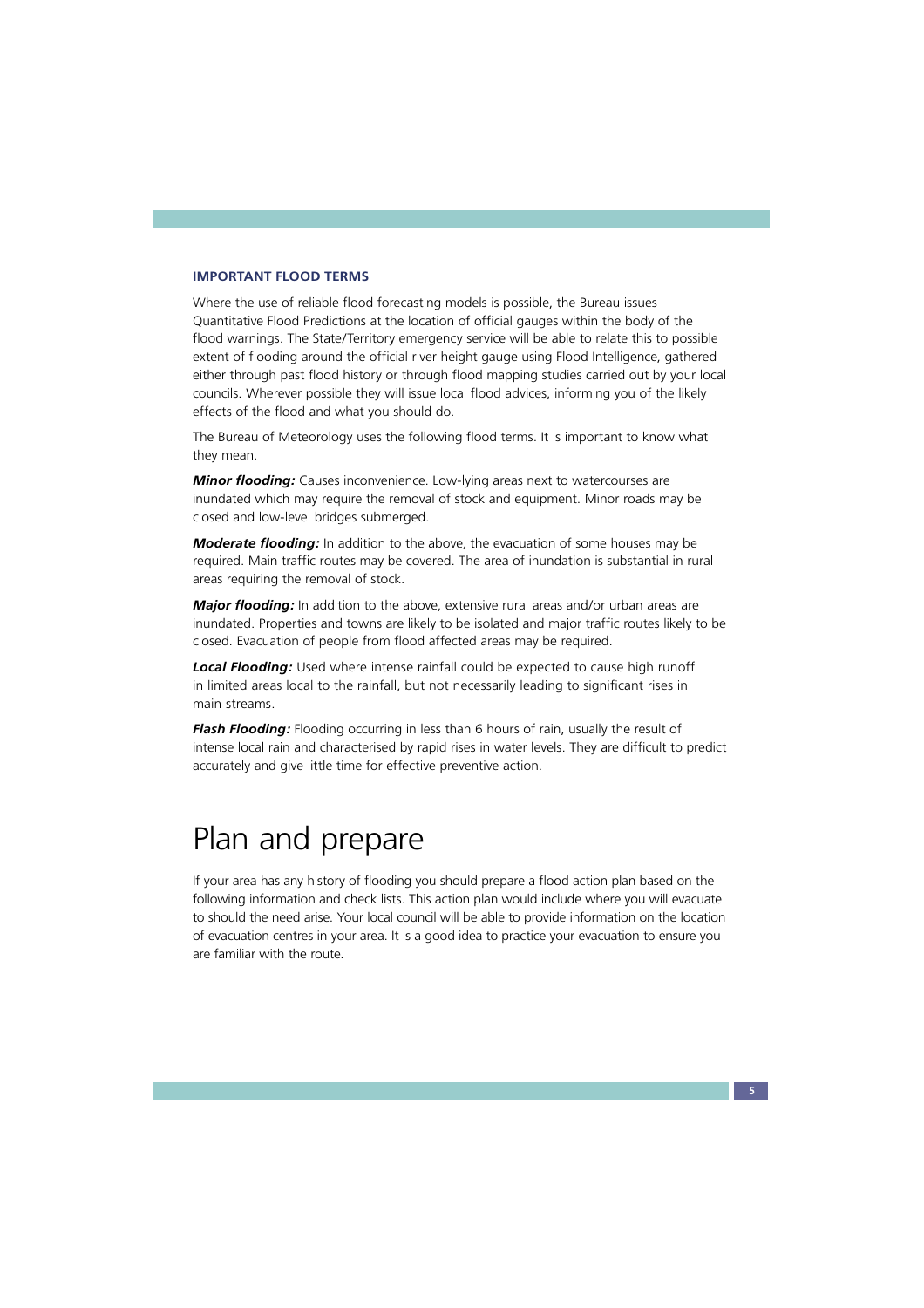

#### **EMERGENCY FLOOD-PROOFING MEASURES**

Apart from flash floods, most other floods allow some warning time. In many situations, unless a really major flood is expected, you may be able to keep flood water from entering your house, if you are prepared to take the necessary action. So plan and prepare ahead of the event.

*CAUTION: Even if you take such measures to protect your home, you should still have a further action plan in case your flood-proofing fails.*

#### **IMPORTANT PHONE NUMBERS**

Keep a list of emergency phone numbers near the phone for example, your local State/ Territory emergency service office, police, ambulance, hospital and essential services, for example, gas and electricity.

#### **6**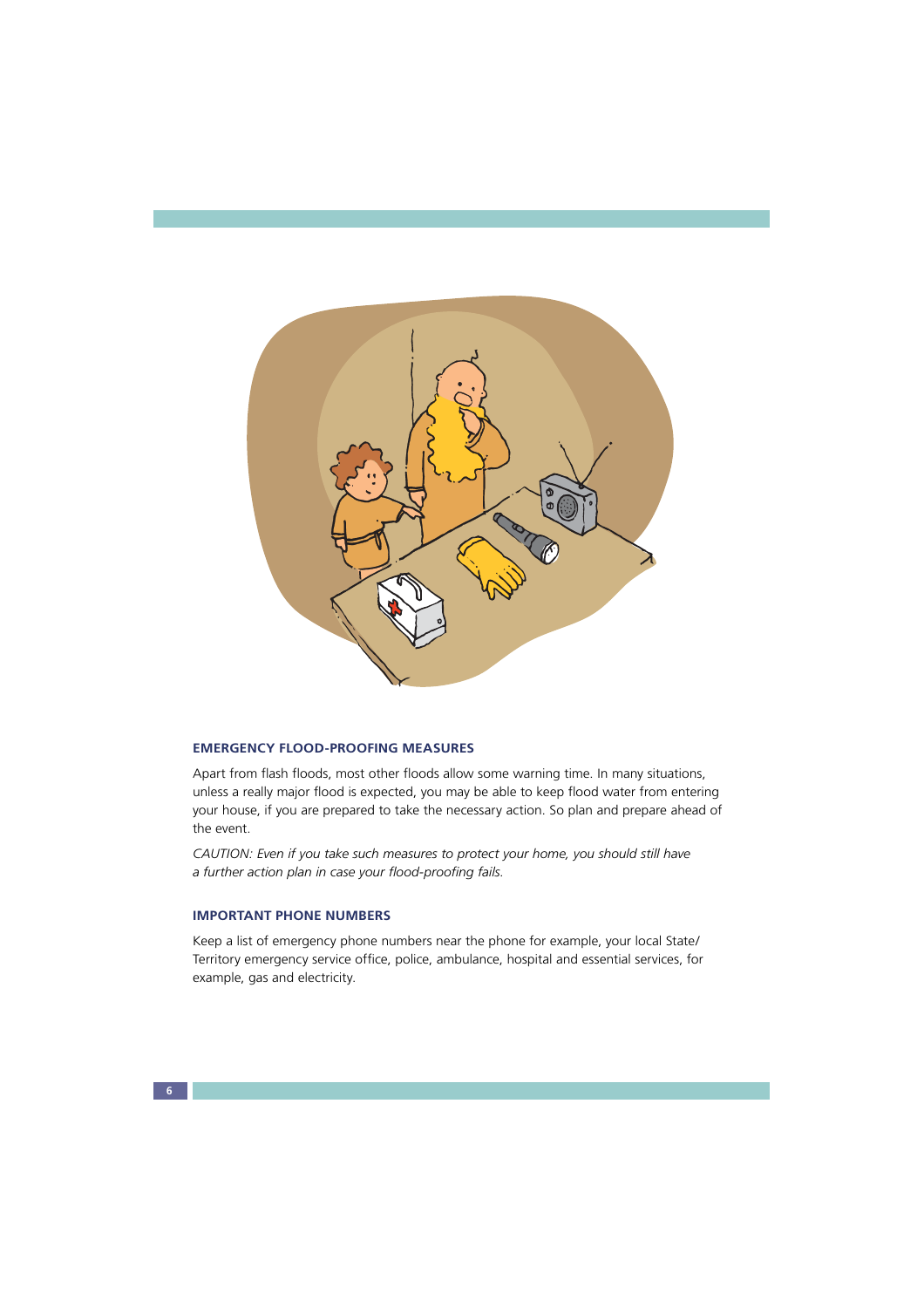#### **CHECK LIST FOR EMERGENCY KIT**

It's a good idea to have a basic kit ready at all times. This kit should comprise the items below. Chapter 2 has an extended list of items you may need to add to your basic kit at the time of evacuation.

- first-aid supplies
- torch
- battery operated portable radio
- spare batteries for radio and torch
- gloves

If you live in the country you may have to move livestock, machinery, pumps, irrigation equipment etc to high ground. Prepare by knowing the flood heights that affect your property and knowing where higher ground can be found. Remember that higher ground may become isolated with rising flood water. If you are likely to be isolated by flood waters, paint the name of your property on the roof in large letters.

#### **ON RECEIPT OF A FLOOD WARNING**

Flood Warnings are made available by various means including the internet. They are also provided by the radio, by the State/Territory emergency service media, television in some instances, or by direct contact in some areas.



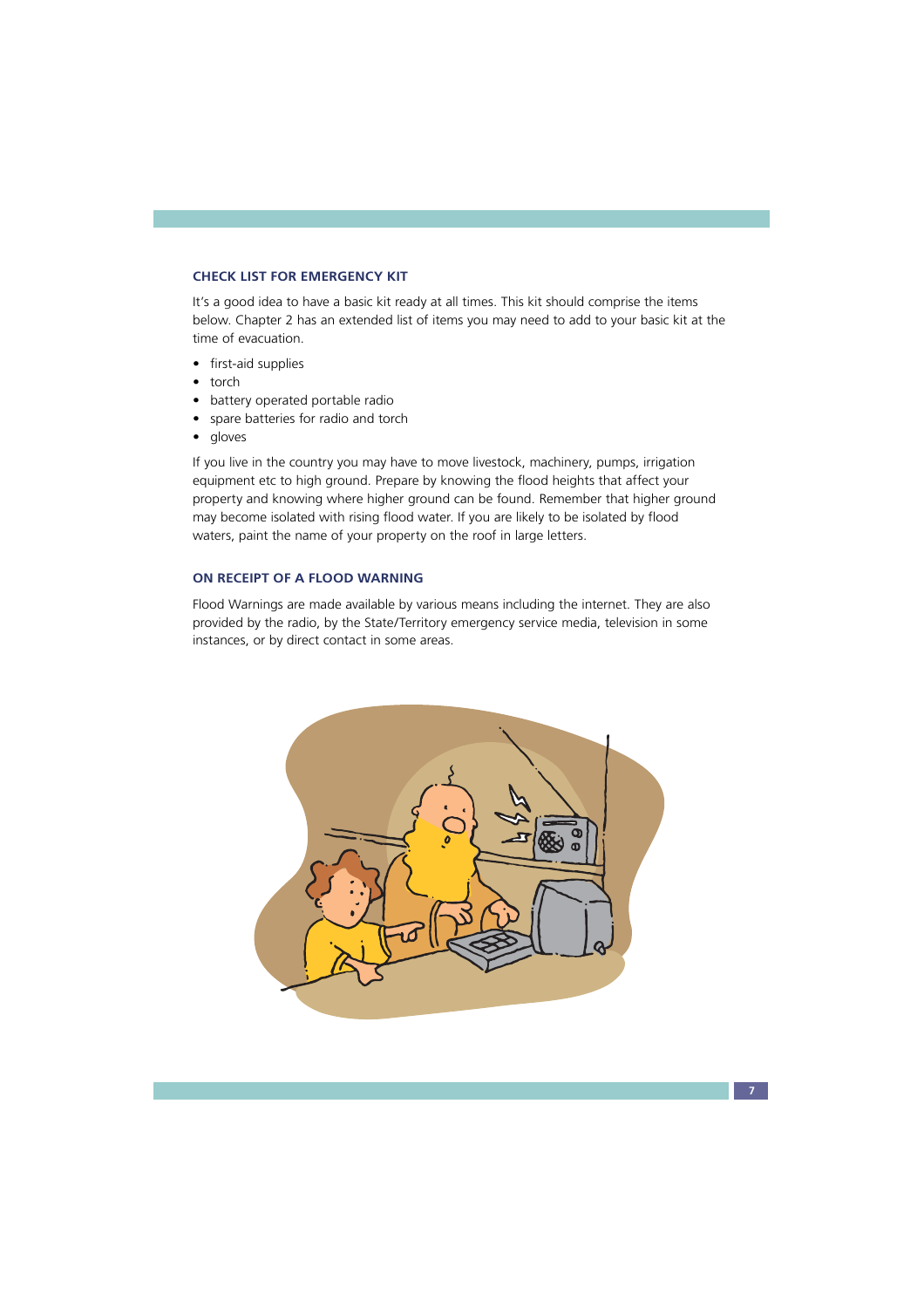When heavy rainfall is being experienced, it is in your interest to find out whether any Flood Warnings are current. Refer to the back page of this document for the Bureau of Meteorology contact details.

When you have either been informed or you find out that a Flood Warning has been issued for your area – NOW is the time to put your planning and knowledge to use. Know the whereabouts of other family members and near neighbours and whether they know what is happening. Listen to ABC and/or local radio for further flood bulletins. Ensure your portable radio has fresh batteries. Remove possessions to flood-free storage, and if possible, protect electrical appliances etc. All poisons, chemicals etc, should be stored above predicted flood height.

You may be isolated in your own home or you may be evacuated some distance away, so be prepared.

#### **FAMILY RECORDS – CHECK LIST**

It is always sensible to prepare a check list of important family records.

Include list of important records including wills, birth/marriage certificates, banking, financial records, etc. Have these stored in a secure location and ready to be packed in a waterproof bag for inclusion in your emergency kit if you need to evacuate.

#### **SOME TIPS FOR THE ELDERLY OR THOSE WITH SPECIAL NEEDS**

Disabled and elderly persons will usually require special assistance as they may be dependent on the help of others to prepare their properties and themselves to evacuate if required. Some tips on to how to manage your flood action plan follow:

- Assess your own special needs, limitations and capabilities realistically and honestly and make a list.
- Include details of any special dietary needs.
- Write down name, address and phone numbers of your doctor.
- Give a copy to a family member, friend or neighbour who could physically help if required and which could be readily available to emergency workers.
- Keep medications, duplicate prescriptions and other medical needs handy.
- Keep mobility items close at hand.

If you voluntarily evacuate ensure you tell a family member, friend, doctor or emergency worker your estimated time of departure and intended destination.

Remember in an ordered (planned) evacuation take only those items essential to your special needs. Food, clothing, shelter and first aid should be available at the evacuation centre. Travel light.

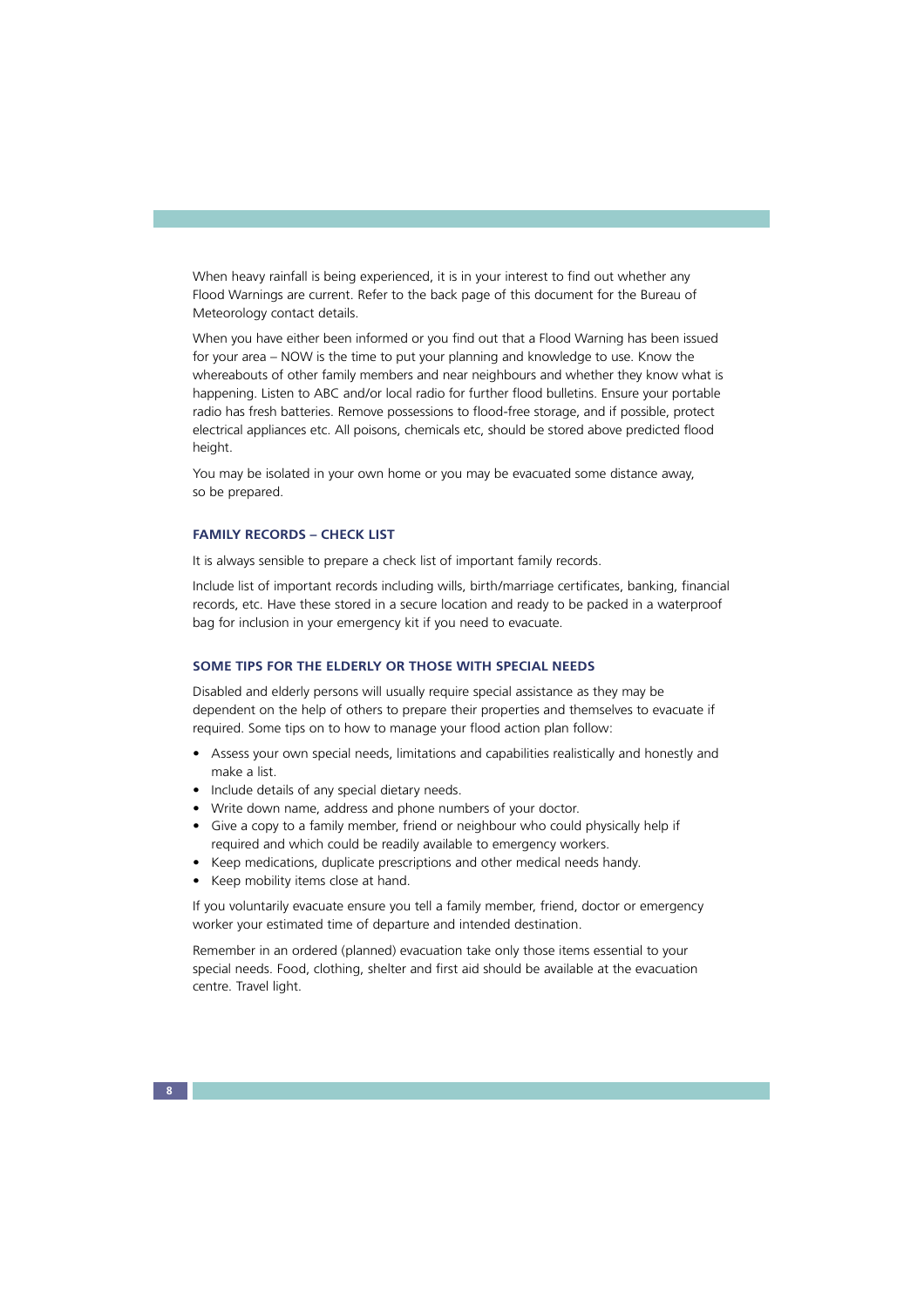# CHAPTER 2 DURING THE FLOOD

### Protect – valuables and goods

Move household items to a high place. Flood-free storage for lighter household items can often be built into ceiling space, however your ceiling or upper floor may not be able to safely support the additional weight of heavy equipment or furniture unless you have had it specially strengthened beforehand.

Place furniture on beds and then personal items on the furniture. Electrical equipment should be placed on top. Secure all items that may become hazardous and cause damage if moved by flood water, for example – refrigerators and other large household items.

- Remove wood drawers from built-ins, cabinets and furniture. Wood swells when wet and the pressure between the drawers and their containers can damage furniture.
- Remove light bulbs from light fixtures below flood level. Put the light bulbs and other glass items in plastic bags and move them above flood level.
- Protect valuable machinery, equipment and the like that cannot be relocated by enclosing in waterproof covers. Certain machinery may benefit from a coating of grease (please check with the manufacturer prior to applying any substance). Another alternative to consider is encircling such equipment with a wall of sandbags.

**9**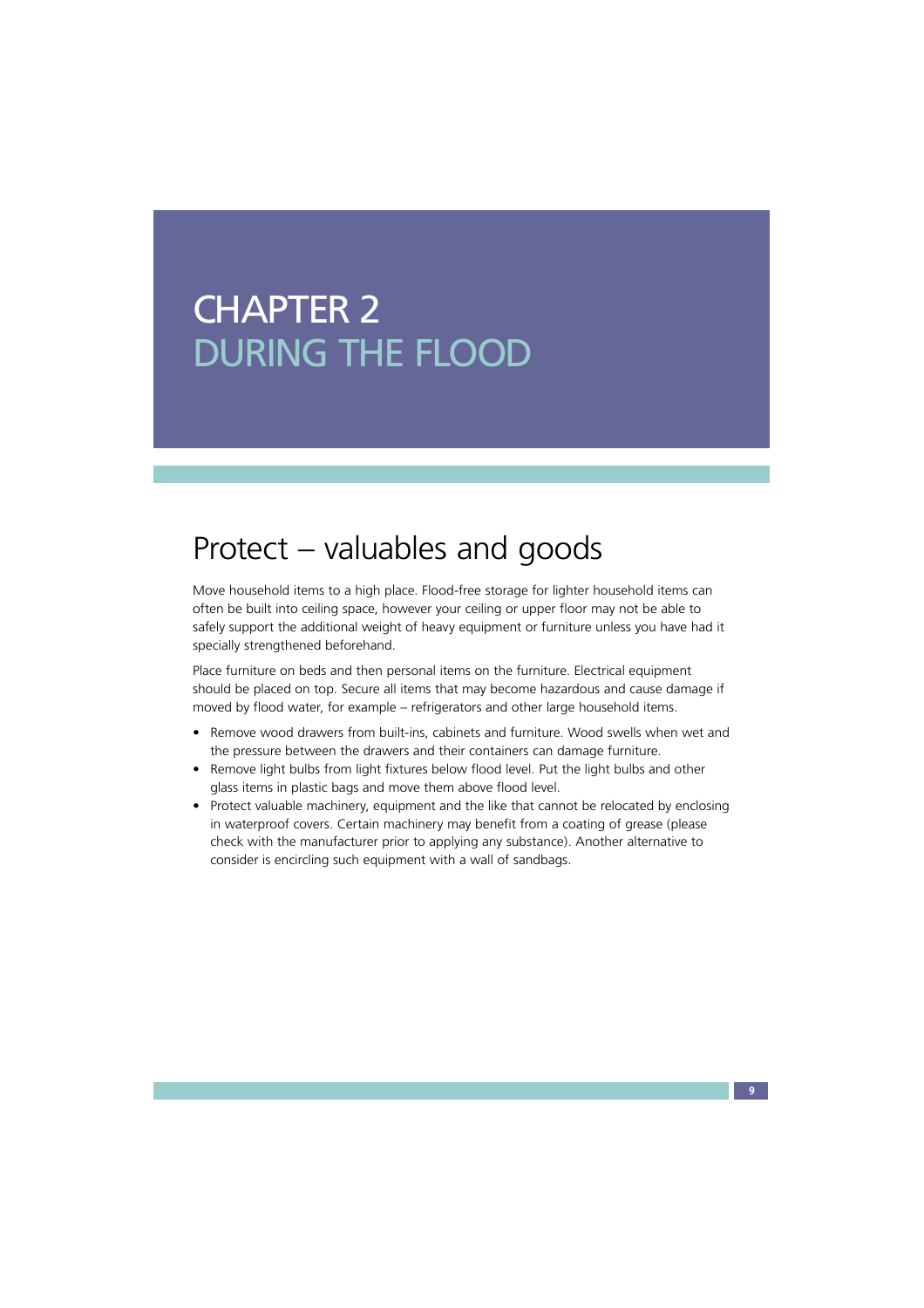## Secure – dangerous or damageable items

• Relocate chemicals that react with water to give off heat or form explosive or toxic gases and poisons to the highest level in your home in waterproof containers. Include any substances that could contaminate flood waters.



- Include cardboard boxes and newspapers etc, as items to be moved to higher ground. If this is not done, they will disintegrate and clog drains.
- Remove perishable food from refrigerators, place in plastic bags or containers and seal. Tie and anchor outdoor garbage bins to minimize spread of disease and unsanitary conditions. Leave refrigerator and freezer doors or lids open, (otherwise they may float, tip over and be damaged or cause damage).
- Tie down timber, drums and other loose, buoyant items in the yard to prevent them from being carried away by flood water or battered against other items or structures.

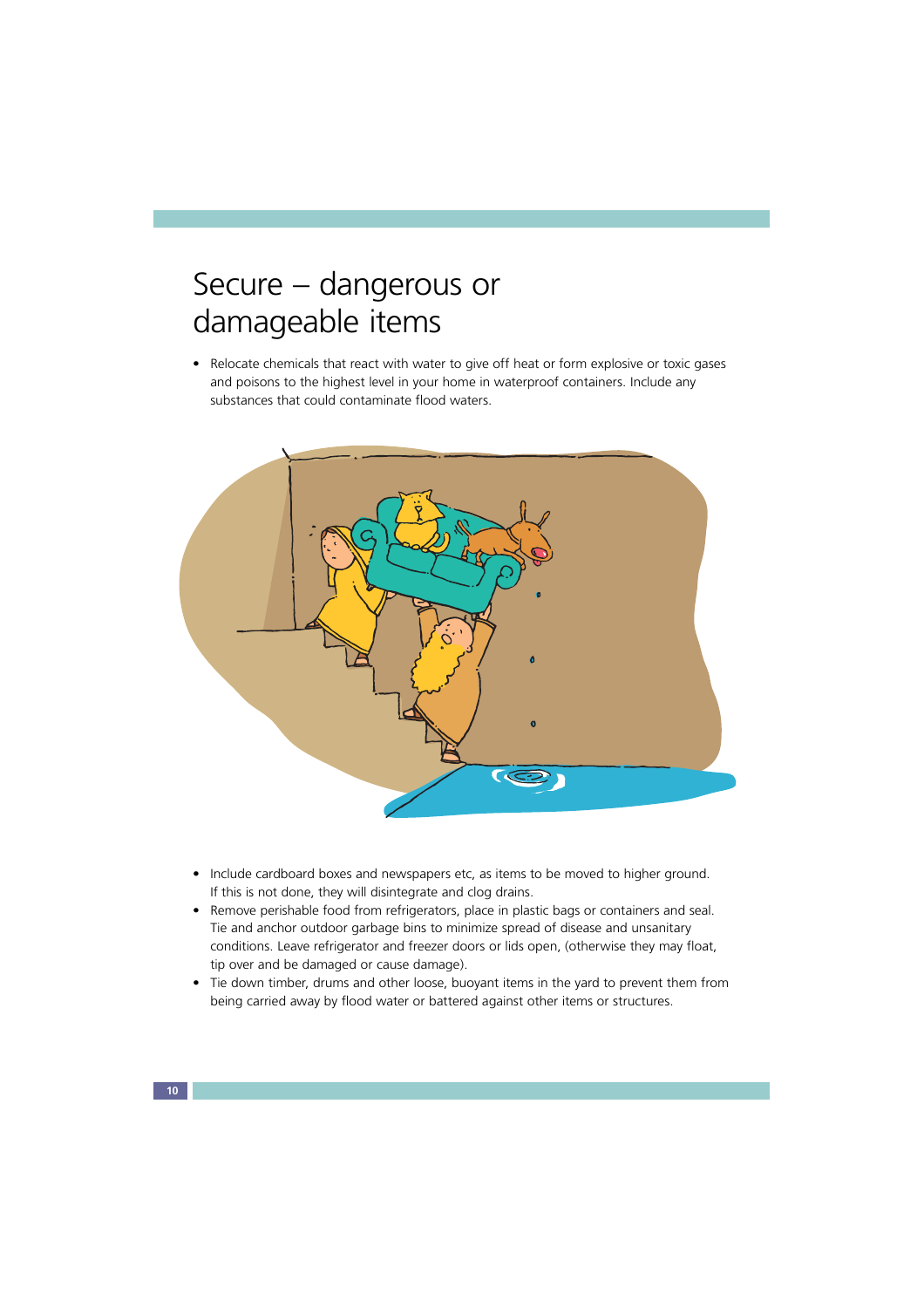### Evacuate – by authority or voluntarily

- If you have a boat, moor it so that you can gain access to it easily during the flood. (Only if safe to do so – See safety notes on page 13.)
- When evacuation becomes necessary, either by emergency workers or you decide to leave, be sure to shut down household utilities and empty refrigerators and freezers, leaving doors open.
- Locate your basic Emergency kit (see page 7) and include last minute items such as:
	- Special medicines
	- Non perishable food and water for your family and pets
	- Blankets and dry clothing
	- Rubber boots
	- Important papers, bank books, money and credit cards
	- Valuables and cherished articles (jewellery, photographs etc)
- If you evacuate voluntarily make sure you tell a member of the family, a friend or a neighbour and the State/Territory emergency service or police when you are going, (and where, if you know) so that authorities can account for you.
- Listen/watch for flood reports and instructions. Follow all instructions by emergency authorities and react to changing conditions.
- If you have to evacuate, fill your petrol tank and stock your car with emergency supplies to be evacuated with you.



**11**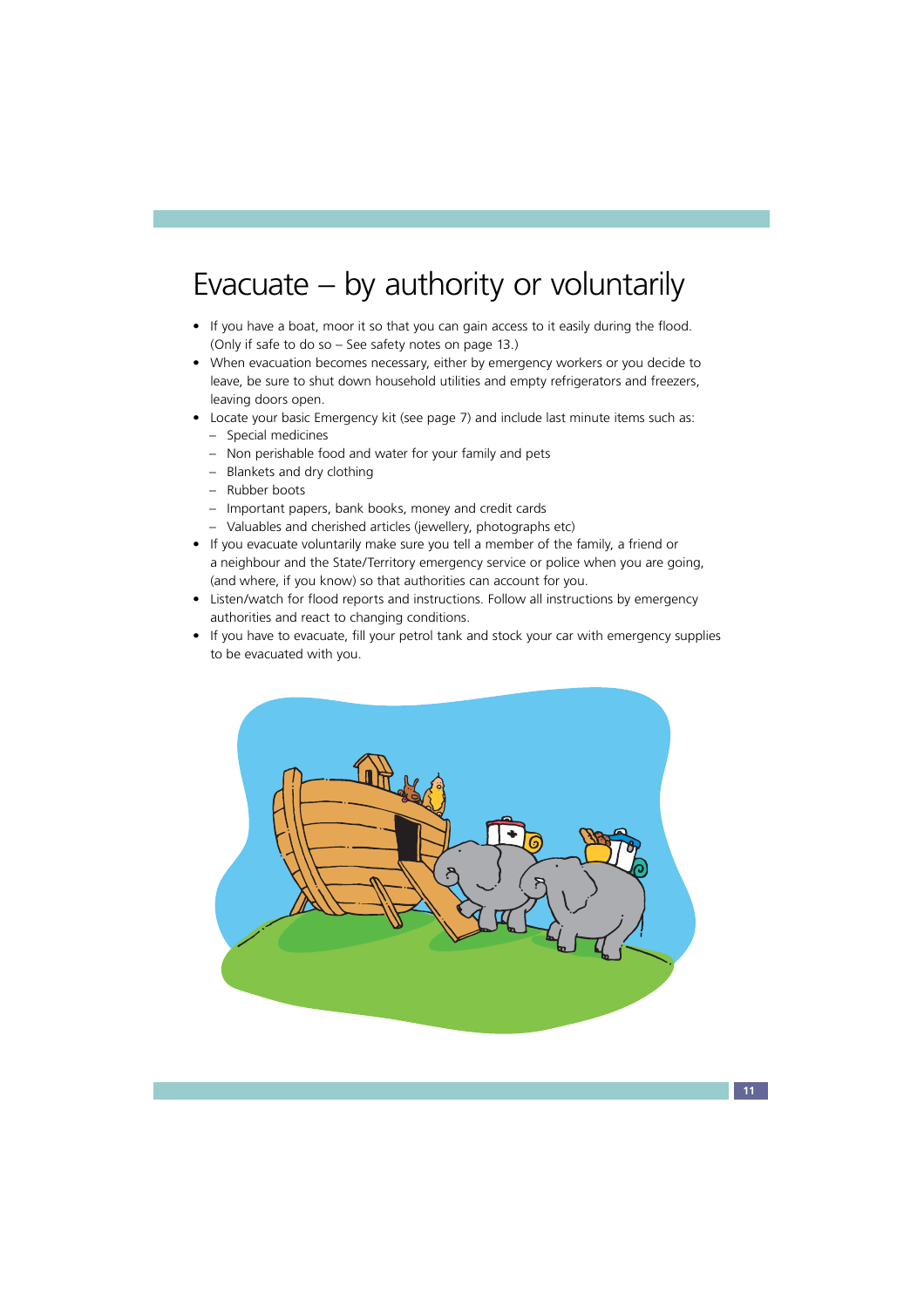### Utilities – action on receipt of warning of imminent flooding/evacuation

#### **ELECTRICITY**

- Electricity is controlled by either plug fuses or circuit breakers located within a meter board fuse-box mounted on the wall of your home.
- If flooding is imminent, remove (don't just loosen) all fuses, including the one at the main switch and at the range switch, and put them in a place above the anticipated flood level. This will minimise the danger of short circuits when the power authority returns service to your home after the flood.
- If you have a circuit breaker panel board, switch each circuit breaker to the OFF position.

#### **GAS**

- Close main gas valve. This valve is generally located on the gas piping just prior to its entry into the gas meter.
- Gas cylinders/bottles should be tied down or disconnected and moved above anticipated flood height.

#### **WATER**

- Close main water valve. It usually is found on the main line where the water supply enters your property at the water meter.
- Drinking water can be stored in a clean and covered bathtub or in the hot water tank. If the hot water tank valves are turned off and no heat is supplied to the tank, flood water cannot enter the tank.

#### **FUEL TANKS**

- Anchor fuel tanks to prevent them from overturning or floating.
- Close fuel tank valves to prevent leaks, spills and flood water infiltration.

#### **TOILET AND SHOWERS**

- Place a strong plastic bag full of sand or earth in the toilet bowl to prevent a back-flow of sewage into your home.
- Place a strong plastic bag full of sand or earth over shower and bath outlets.

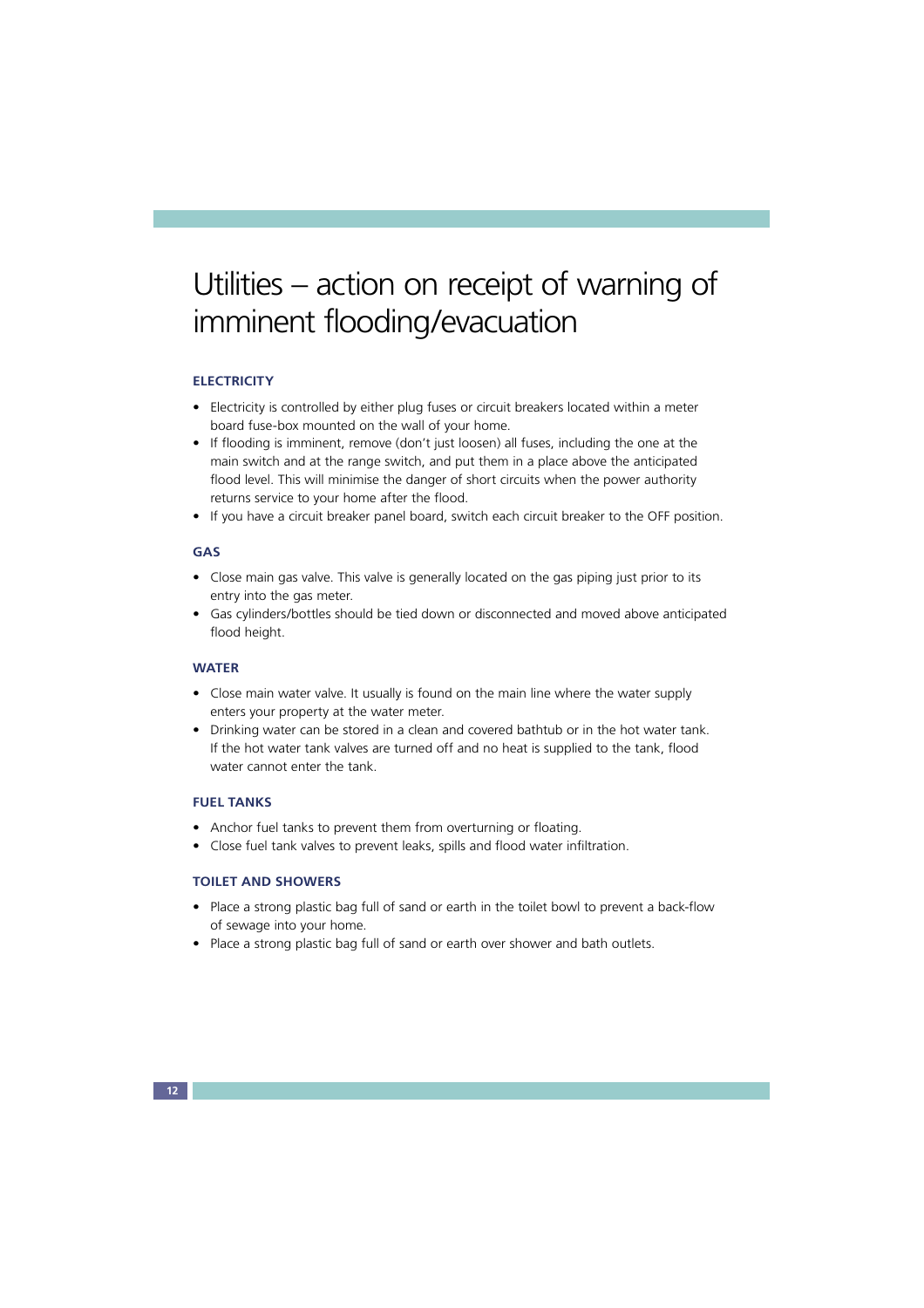### Travel in flood conditions

#### *The majority of flood-related deaths in Australia are a result of inexperienced people entering flood waters either in boats, vehicles or on foot.*

*Boating, driving and walking in flood areas should be avoided unless absolutely necessary.*

#### **BOATING IN FLOOD WATERS**

- If you are in a metal boat, keep away from power lines and power poles. If you are in a wooden or fibreglass boat, do not touch the water or metallic parts of the motor when near wires or poles. Consider all fallen wires as dangerous.
- Keep the boat away from guy wires. Metal of the boat or its engine touching a metal guy wire on a pole can cause a spark that may ignite any oil or petrol on the water's surface.
- Wear a life jacket at all times and carry items such as: oars, extra fuel, anchor etc.

#### **DRIVING IN FLOOD AREAS**

- Avoid driving in flooded areas at all costs.
- Enter only if absolutely essential and safe to do so, and proceed slowly and steadily. You may have to remove fanbelt and cover distributor in some cars.
- Don't enter flood waters before checking depth and current. Beware of wash-outs, fallen power lines and floating objects.
- Upon leaving flooded area, dry out brakes by applying light pressure until grip returns.
- If your vehicle becomes stranded in flood water, leave it and move to higher ground before the water rises further.
- Avoid driving at night potholes and clean water cannot be seen.

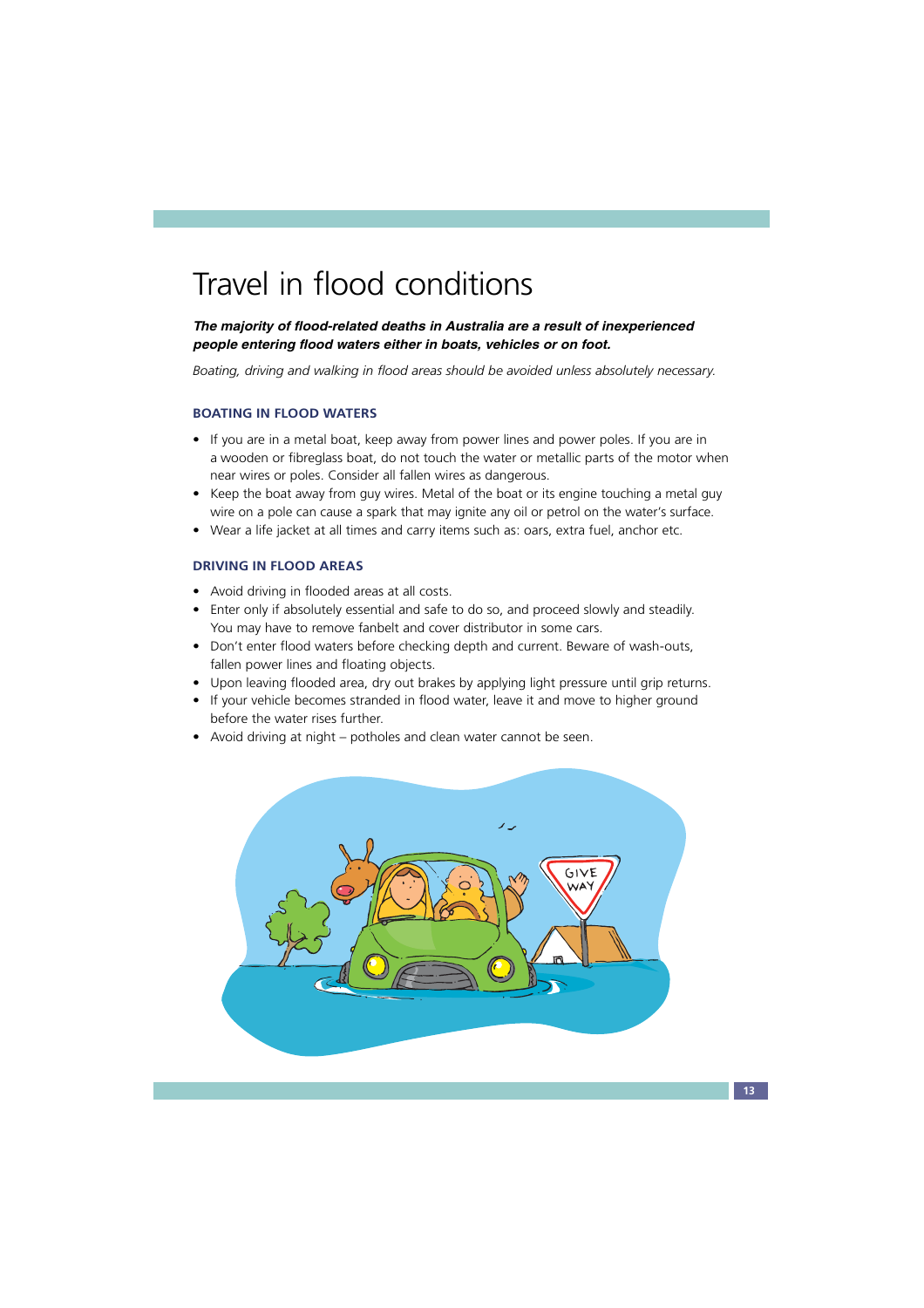#### **WALKING OR SWIMMING IN FLOOD AREAS**

- Don't swim in flood water it is usually contaminated and often contains hidden snags, strong currents and other hazards.
- Avoid wading, even in shallow flood water, for the same reasons.
- If you must enter shallow water, wear shoes to protect feet. Don't proceed beyond waist-depth unless absolutely necessary (and only if there is no obvious current).
- Keep in contact with other people. Do things in pairs. Do not go anywhere alone.
- Whether you are leaving your area for a short time or you are evacuating, inform neighbours or emergency workers where you are going and if, and when, you are likely to return. This will avoid unnecessary effort for emergency workers and worry for relatives and friends.
- Take care on foot bridges and walkways as they may be extremely slippery.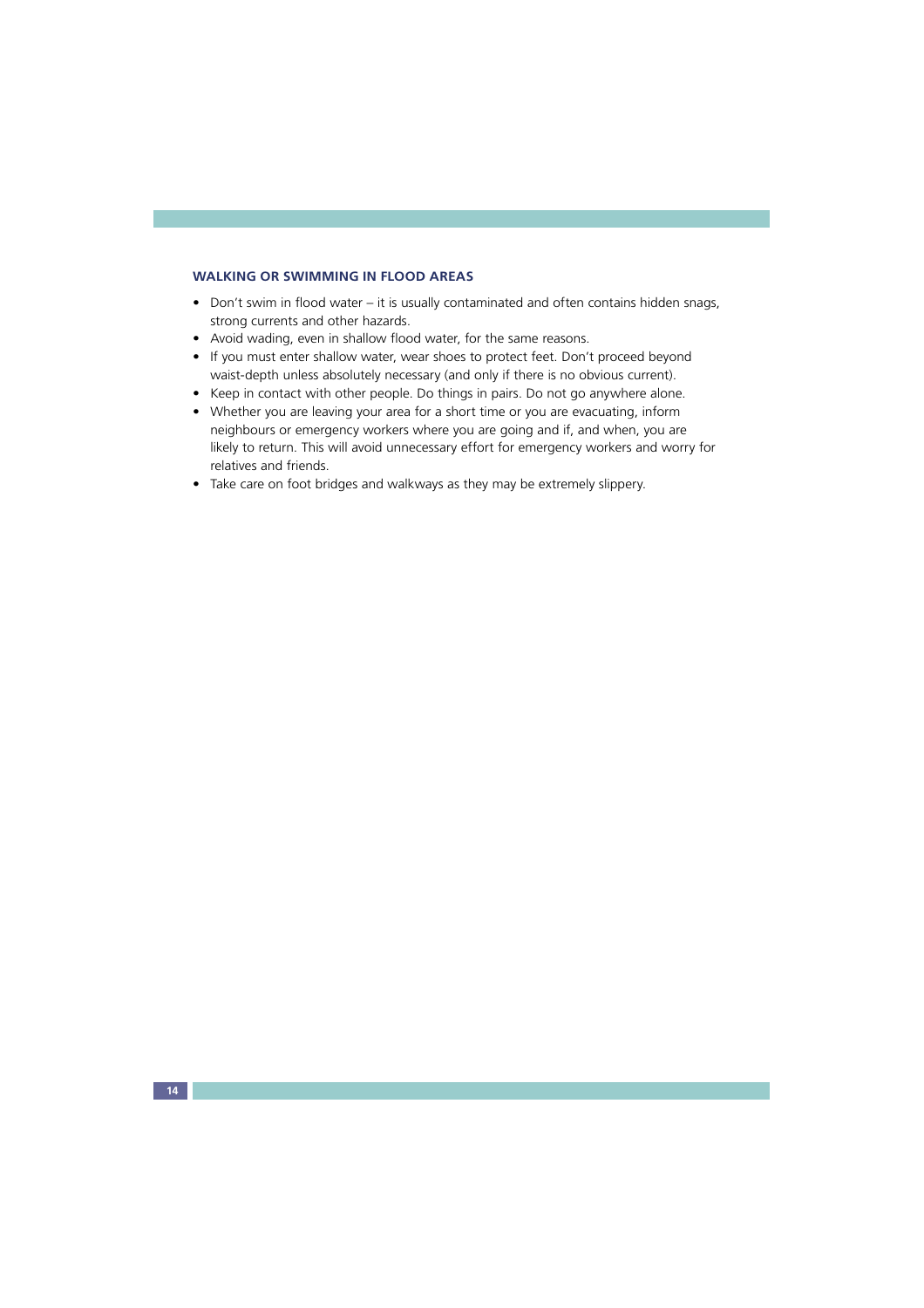# CHAPTER 3 AFTER THE FLOOD

### Caution – upon entering flood-affected area

- Wait until authorities have declared the area safe before entering a flood zone. Before entering your house, wait until water has fallen below floor level.
- Wear rubber boots (or at least rubber-soled shoes) and rubber or leather gloves.
- If you are going into an isolated area notify the proper authorities.
- Check with electricity, gas and water authorities to determine whether supplies to your area have been interrupted and are safe to be turned on by you. If the water supply system has been flooded, you must assume it is contaminated.

### Hazards in the flood-affected area

- Indoors or out, under flooded or damaged conditions, treat every electrical item with the greatest respect. EVERY SOURCE OF ELECTRICITY CAN BE EXTREMELY DANGEROUS UNDER FLOOD CONDITI0NS.
- If travelling on foot through a flood zone, observe overhead electrical lines for broken wires or evidence of arcing. Avoid power lines if possible. If you must cross them, cross under them only at midlength between supporting poles.
- An energised electrical wire or pole partially or totally submerged in water whether metal or wet wood – can create an electrical field in the water that will cause a serious electrical shock hazard.

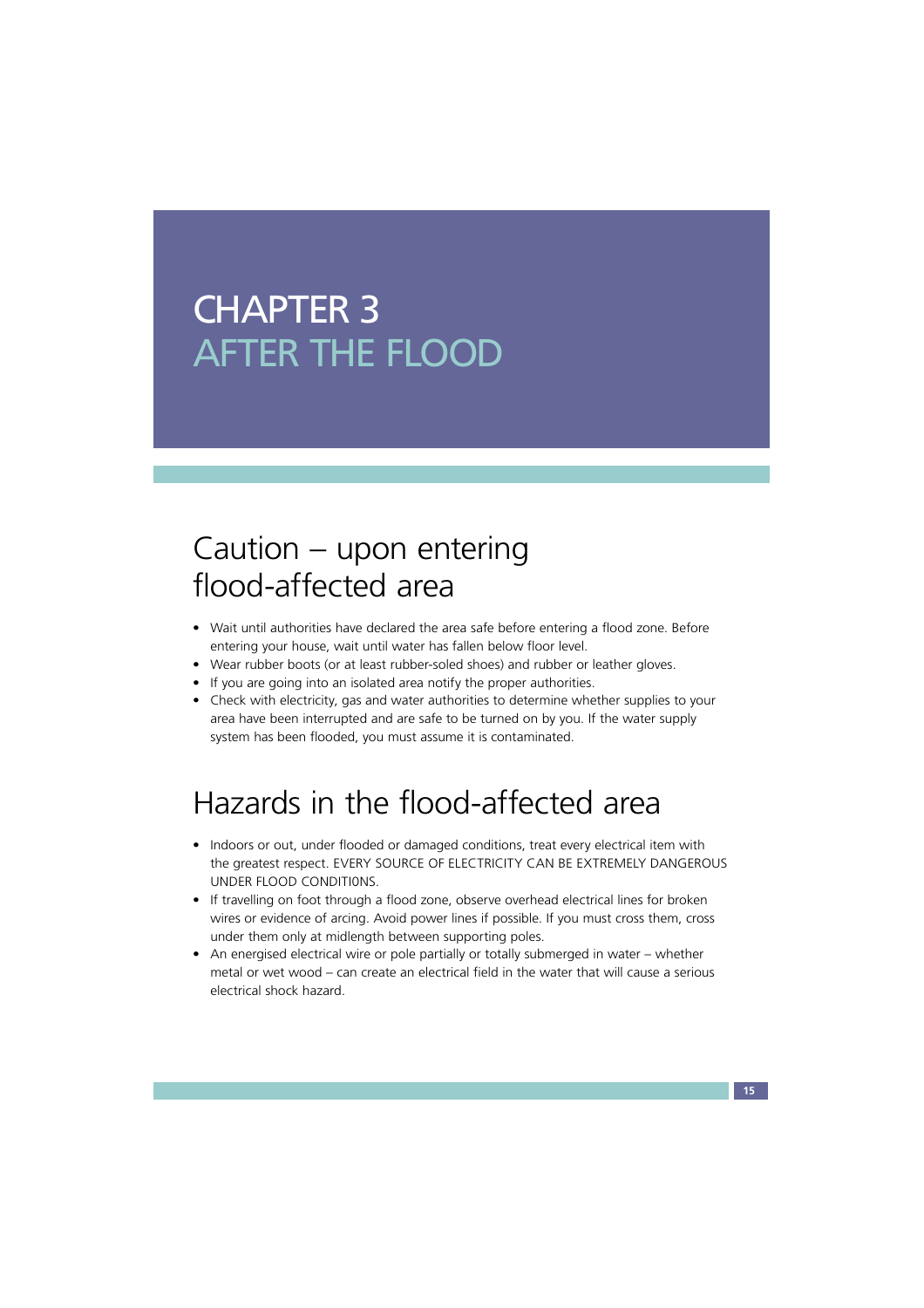### Hazards on entering your home

Move around slowly and carry a torch as you inspect for damage. Flooring and stairways need particular attention. Watch for loose floor boards, holes in the floor, protruding nails, and sagging ceiling areas that may be ready to fall. Wet plaster is heavy and dangerous; if loose, use a broom stick or any other long handled device to break it down before doing any work. Take care, as a sagging ceiling may contain a surprising quantity of water. Do not smoke or use open flames, as escaping gas may have collected in pockets of the building. Also keep a look out for other flood "victims" such as snakes and spiders.

There is a very real risk of death within a flooded home containing energised wiring. Do not turn on any lights or appliances until a qualified electrician has checked the entire electrical distribution system.

### **ELECTRICAL DISTRIBUTION SYSTEM**

Every portion of your electrical system that has been covered with water or mud must checked by an electrician before it is used.

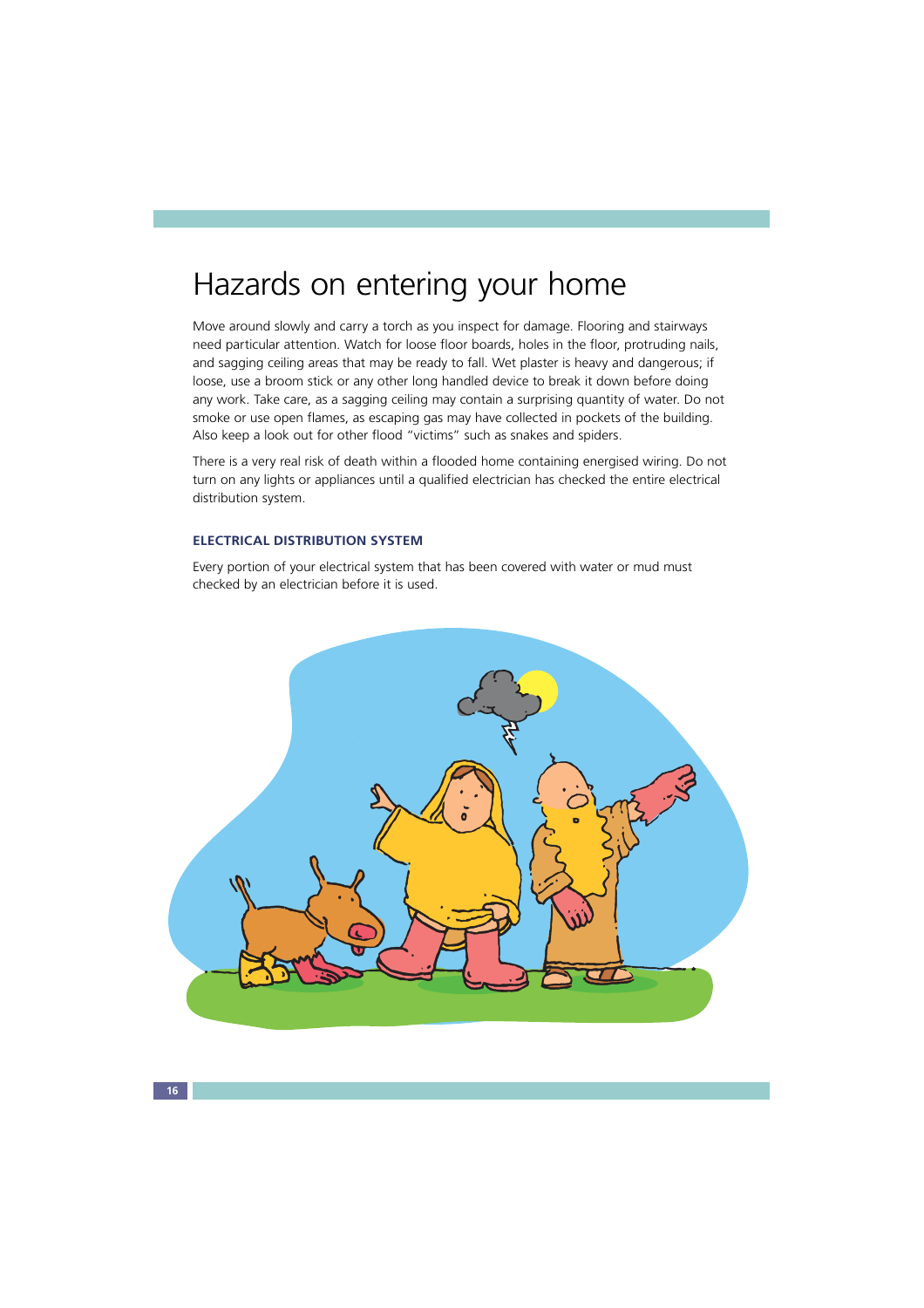

#### **DRINKING WATER**

If there is any chance of flood contamination of your drinking water, drink only boiled or bottled water until the normal water supply has been declared safe by health authorities. Municipal water systems as well as private sources are subject to flood contamination, and health officers should certify water sources as fit for consumption.

#### **FOOD**

Discard all foods exposed to flood water except those in sealed (airtight) metal cans. Permanently mark the cans to keep their contents identifiable, remove paper labels, and wash the cans in soap and warm water. Then immerse in a solution of three quarters cup of household laundry bleach per five litres of water for two minutes to disinfect the outside of cans. Rinse immediately in clean water. Do not treat aluminium cans with bleach solution.

#### **HYGIENE**

Remove and burn or bury rubbish, decaying vegetation and driftwood.

Wash out mud, dirt, and debris from your home as soon as you can at medium pressure. Use a hose and start from the top or upper limit of the flooding and work downward to the floor or basement.

Wash surfaces that have been inundated with flood waters in order to reduce the danger of flood-carried infections. Pay particular attention to surfaces that children can reach.

Wash your hands thoroughly (with a disinfectant soap) after handling contaminated articles. To be on the safe side, consider all items exposed to flood waters as contaminated.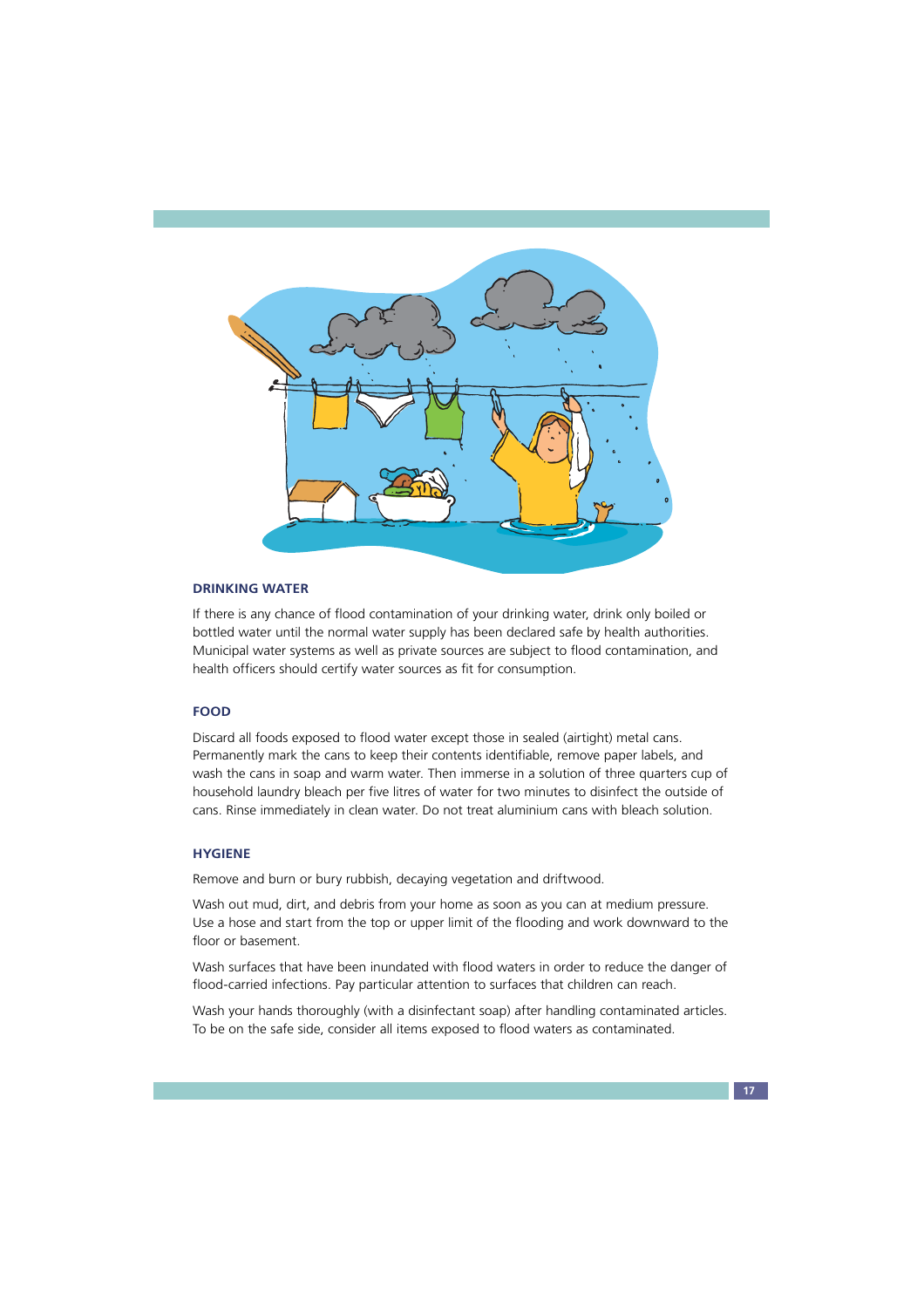### Clean/salvage – household items

Wait until your home and belongings have been thoroughly cleaned and dried before deciding whether to throw out. They may return to good condition or at least be repairable. Much can be salvaged if immediate restoration steps are taken as described in the following pages.

#### **INSURANCE CLAIMS**

Insurance claims need to be considered first.

The advice contained within this document is of a general nature. Always seek expert advice on repairs or discuss concerns with your insurance company. This needs to be done prior to cleaning or disposing of damaged items.

#### **BEDDING**

Mattresses soaked with flood water generally are damaged beyond use and should be discarded.

Feather and foam rubber pillows may be washed but those stuffed with kapok or cotton may not.

#### **CLOTHING, HOUSEHOLD LINENS AND WOOLLENS**

Allow clothing that is to be dry-cleaned to dry slowly at room temperature, away from direct heat. Shake, brush, or vacuum loose dirt from the articles before sending them to the cleaners.

To clean washable woollen clothes and blankets, first shake and brush to remove dirt, then rinse repeatedly in lukewarm water to remove particles of soil lodged in fibres.

Dry woollens in a warm place but not near a fire or in direct sunlight. Never allow them to freeze.

To clean mud-stained, washable clothing and household linens other than woollens, first brush off any loose dirt, then remove as much mud as possible by rinsing repeatedly in cool water.

Electric blankets should be dried on a clothesline and gently stretched into their original size and shape. They should NOT be used until safety tested by a qualified electrician.

Wash lightweight quilts in the same manner as woollens. Dry outdoors in the sun, if possible, to remove unpleasant odour. Thick comforters may need to be taken apart and the cover and filling each washed separately.

To further ensure sanitisation of washable articles, sanitise the washing machine occasionally to kill bacteria that live on the interior surface. Pour a disinfectant into the empty machine, then complete a 15-minute cycle at the hot water setting.

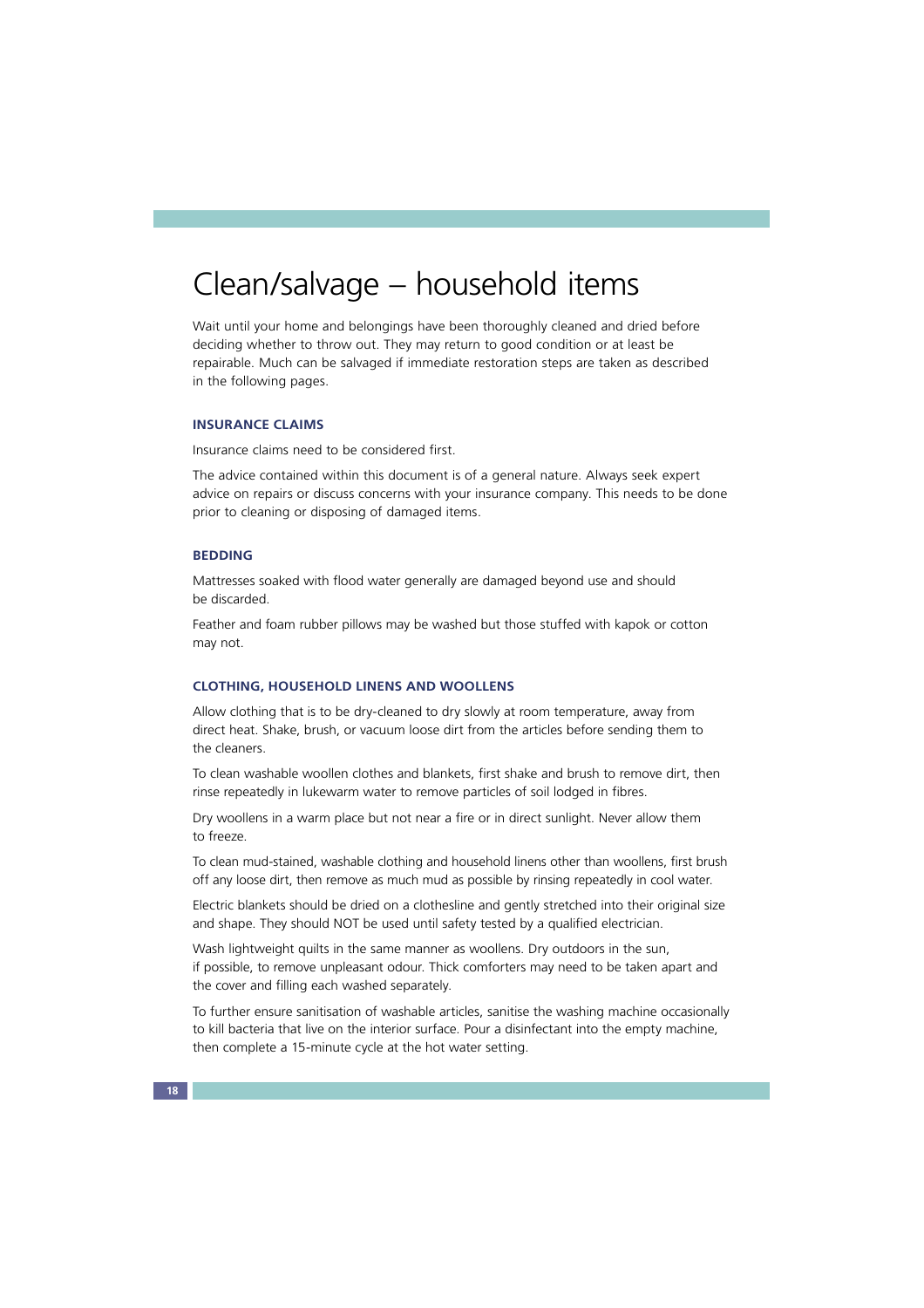#### **FLOOR COVERINGS**

You will have to make a decision regarding cleaning your rugs and wall-to-wall carpeting. If you leave the carpeting on the floor, you risk fostering wood decay, mildew, and warpage of the flooring by hindering its drying. However, if you remove the carpeting, you risk shrinkage. Although professional cleaners do have methods for controlling shrinkage, the chance of preventing it entirely for wall-to-wall carpeting is unlikely.

If linoleum is broken, brittle, and cannot be salvaged, remove it with a chisel or hoe. Be sure to let the underfloor dry thoroughly before laying any type of floor covering.

#### **FURNITURE**

Promptly place pieces of wood or aluminium foil under furniture that has castors or metal caps on the legs to avoid staining carpeting.

When weather permits, take all furniture outdoors, but keep it out of direct sunlight to prevent warping or fading. A garage or carport is a good place to work. Remove as many drawers, slides, or other moving parts as possible. If the furniture is made of wood, these will probably be jammed in position. Do not force drawers with a screwdriver or chisel. Remove the back of the furniture – cutting it out if necessary and push out the drawers.

If kitchen cabinet doors or drawers are stuck, do not force them open. Once they have dried they should be easier to open.

Clean off all mud and silt from furniture items, using a hose if necessary.

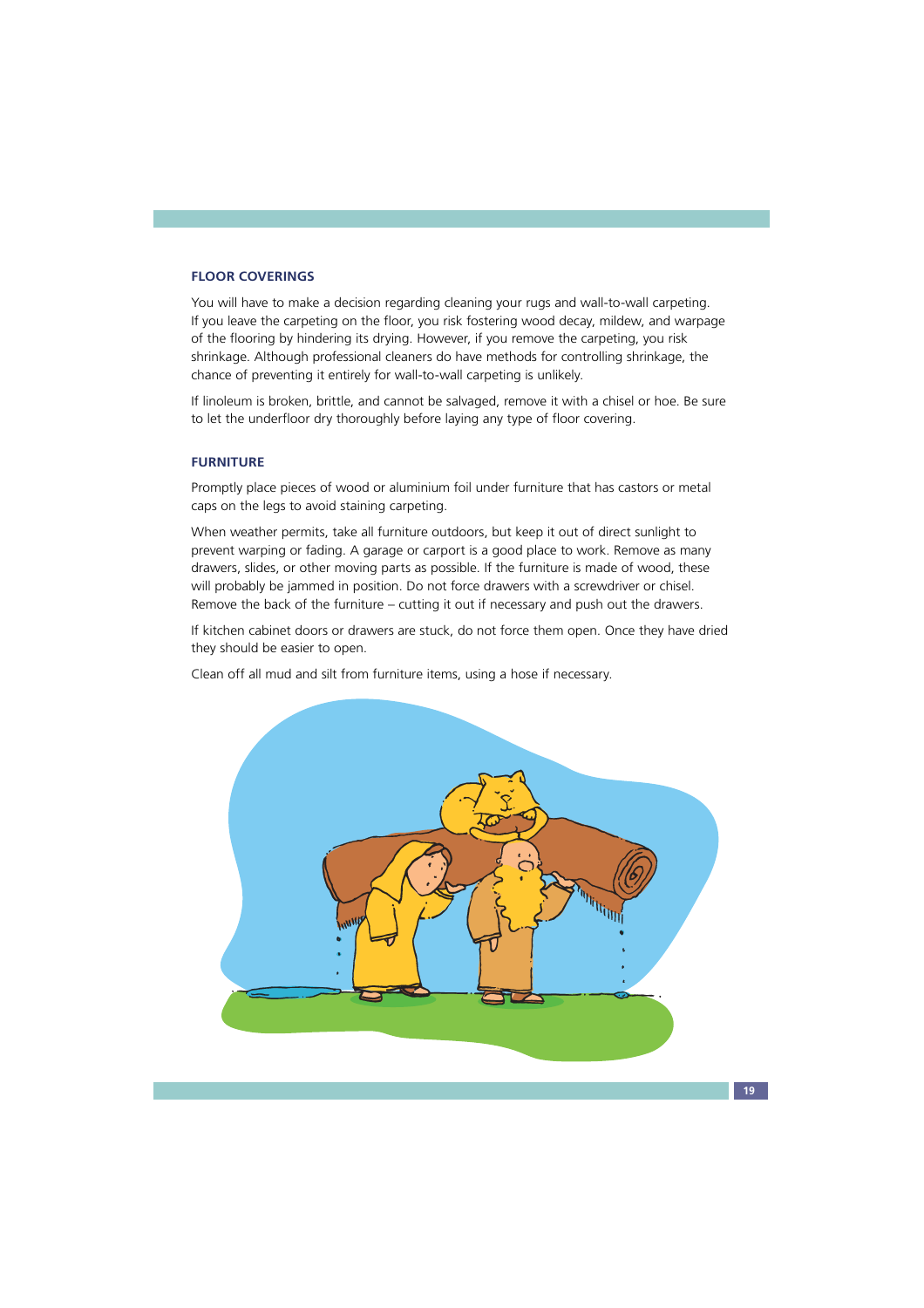To remove mildew from wood furniture, scrub with a mild alkali, such as four to six tablespoons of baking soda to five litres of water. Rinse well with clean water and allow to dry thoroughly. After cleaning, store the wood furniture inside the house or garage where it will dry slowly; do not leave it out in the sun as it might warp and twist.

To remove mildew from upholstered furniture, first remove loose mould from outer coverings by brushing with a broom. Dry the article as quickly as possible with an electric heater, fan, or any convenient method to carry away moist air. Sun and air the article to stop the mould growth.

#### *CAUTION: Sunlight may fade the colour of your upholstery.*

If mildew remains on upholstered articles, sponge lightly with thick suds of soap or detergent and wipe with a clean, damp cloth. Use as little water on the fabric as possible to avoid soaking the padding.

Wood furniture that has not been submerged may have developed white spots or a whitish film or cloudiness from dampness. Try rubbing with a cloth wrung out of a mixture of half cup household ammonia and half cup water, turpentine, camphorated oil or oil of peppermint. Wipe dry at once and polish with wax or furniture polish. If colour is not restored, dip fine steel wool in oil (boiled linseed, mineral, or lemon) and rub lightly with the grain of the wood. Wipe with a soft cloth. Use a drop or two of ammonia on a damp cloth for deep spots; immediately rub dry with a soft cloth and then polish. If all efforts to remove white blemishes are ineffective, it may be necessary to refinish the furniture.

#### **LEATHER**

Remove surface dirt from leather by rinsing with cold water, then wipe with a dry cloth. Stuff purses and shoes with crushed paper to retain shape. Leave suitcases open. Dry leather away from heat and sun. When dry, rub with saddle soap. Neatsfoot oil may be used on shoes that have become stiff, however, it causes leather to darken. Paste-type neutral floor wax may be used on leathers as a final polish if they are not to be refinished by a commercial cleaner.

Use fine steel wool (lightly) or a suede brush on suede.

Rinse leather and suede jackets in cold water. Dry away from heat.

To remove mildew from leather goods, wipe with a cloth wrung out of diluted household bleach. Dry in an airy place. If mildew remains, wash with thick suds of a mild soap or detergent, saddle soap, or a soap containing a germicide or fungicide. Then wipe with a damp cloth and dry in an airy place. Polish leather shoes and luggage with a good wax dressing.

**20**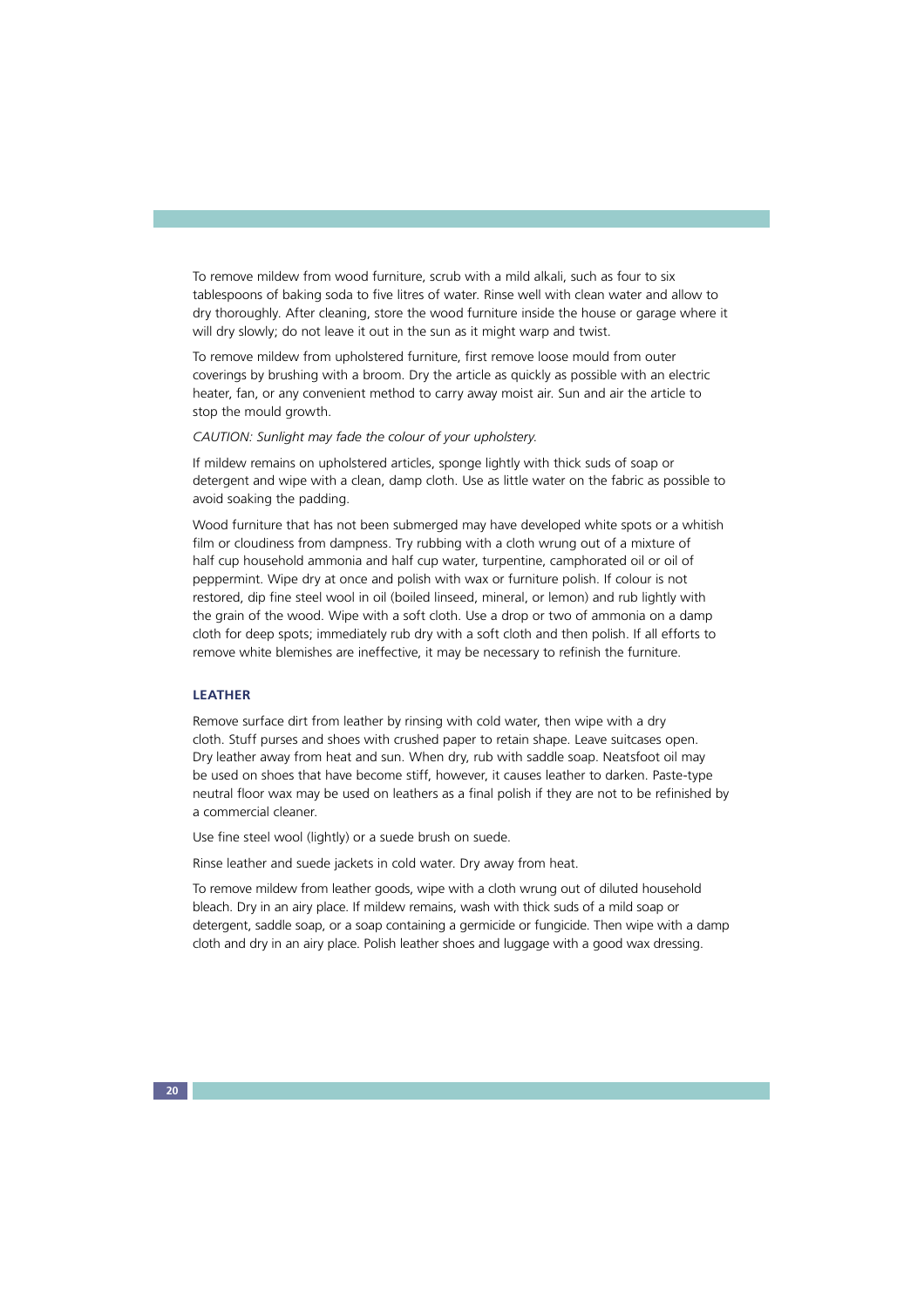#### **REFRIGERATORS AND FREEZERS**

Clean them thoroughly and disinfect inside. Don't turn them on until they have been given the opportunity to dry out. Have them checked by an electrician first.

#### **TV/RADIO SETS**

TV and radio sets, even if completely immersed may be salvaged and repaired provided the cabinet is sound and appearance acceptable to the owner. Those wishing to try salvage are advised to take the following steps:

- 1. If still wet and muddy, thoroughly and gently hose the set internally and externally with clean fresh water, or if it has dried out, gently brush out dirt etc.
- 2. In either case, then apply a non oil-based water repellent/cleaner (for example, isopropyl or methylated spirits) to all metal and electrical parts, avoiding rubber components.
- 3. Allow to dry (seven days). In the meantime, call an expert for a repairs quotation.

#### **HOT WATER SYSTEMS**

A flooded hot water system should be repaired by an experienced repair person only. Controls can suffer hidden corrosion damage. They may operate adequately for a while, but cease to operate safely in the future. Testing seldom reveals future problems. Burners or electrical components should not be assembled or adjusted by the home owner/occupant.

#### **VALUABLE BOOKS AND PAPERS**

Wet paper attracts mould and will continue to deteriorate until it dries. Separate sheets of paper as soon as you can and allow them to dry. Separate sheets not touching one another can be placed in a photographic print dryer, but care must be taken to prevent them from scorching.

Larger quantities of paper, such as in file cabinets, can be placed in a freezer to stop mould and deterioration. Separate into small bundles. When time allows, bundles can be removed, allowed to thaw, and individual sheets separated and dried. Do not try to unfold wet paper because it tears easily.

Many stains can be removed from water damaged paper with non sudsy household ammonia. Use it in a well ventilated place to avoid fumes.

Place books on end to dry and keep the leaves apart. If books are very damp, sprinkle cornflour or talcum powder between the leaves to take up the moisture, leave for several hours and then brush off.

After exposing books to the air for a time, pile and press them to keep the leaves from crumpling. Continue this alternate drying and pressing until they are dry to prevent mildew. Just before they are completely dry, apply a little heat between the pages to prevent musty odours.

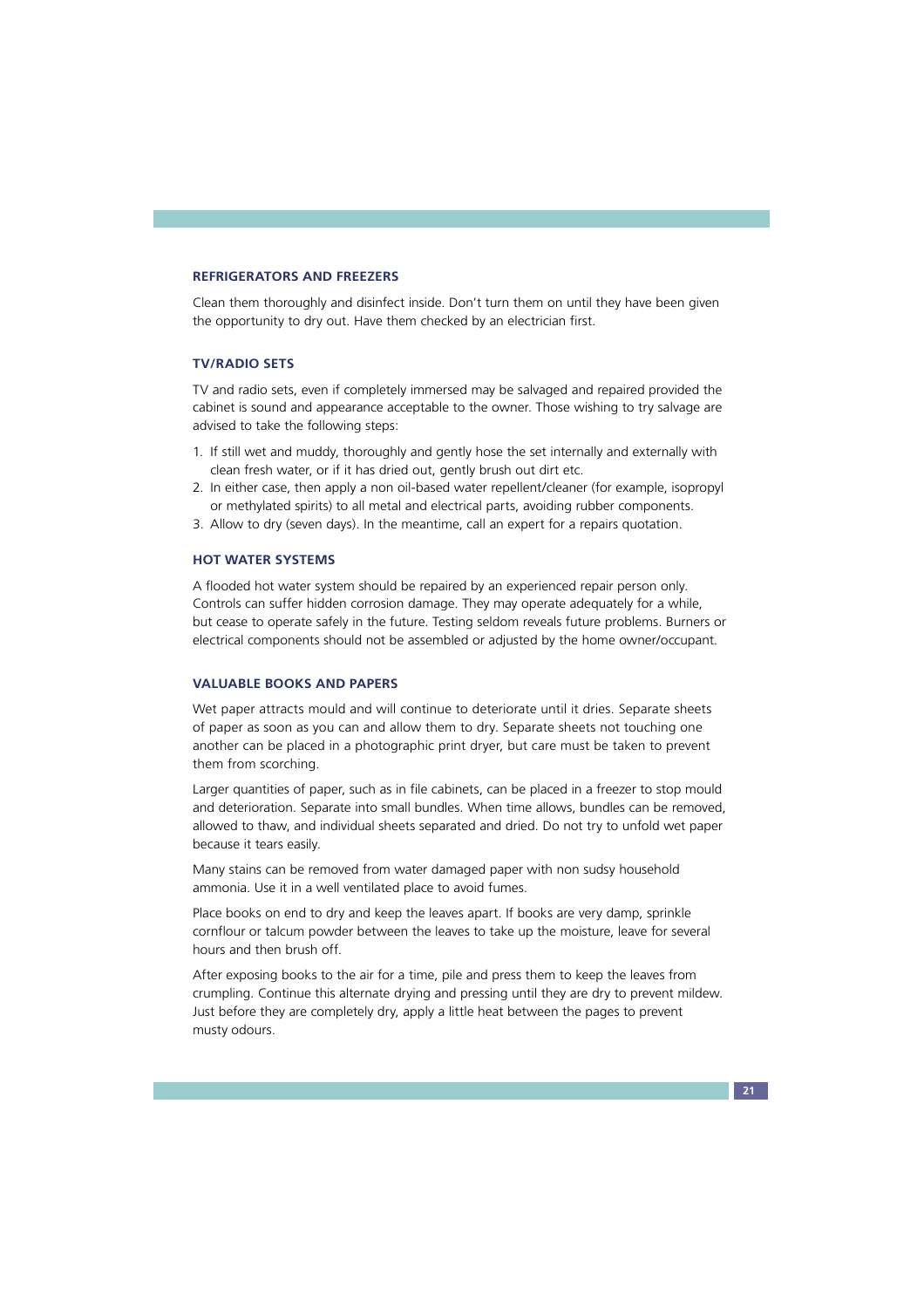### Repair – flood-damaged buildings

The main considerations are to dry the building materials and furnishings out as soon possible, and to delay renovation and redecoration for as long as possible, at least until building components are substantially dry.

Drying involves draining, flushing or pumping out mud and water from wall cavities, ducts, service pits and basements; ventilating as much as possible by keeping doors and windows open, taking up floor coverings, and moving furniture away from walls; and ensuring good sub-floor ventilation by removing floor boards to assist in drying the floor and floor joists. Drying can also be assisted by the use of fans and heaters. Waterlogged insulation material should be removed. In the case of masonry houses, mud should be cleared from the wall cavities and ventilators.

Electricity and gas service pose special problems and the appropriate authorities should be contacted to check and, if necessary, to arrange for repair of flood affected fittings.

The natural tendency to restore the appearance of a flood damaged building as soon as possible should be resisted. Drying out is likely to take a long time – possibly months – depending on the type of construction, and premature painting of walls and restoration of floor coverings will delay drying of the structure and probably lead to early manifestations of dampness (such as mould growth) and failure of paint films.

Similarly, repainting and other repairs to cracked brickwork or concrete masonry are best left until the foundation soil has dried out and foundation movements have ceased. Doors and windows should not be replaned to make them fit their frames until the timber is back to its normal moisture content, which may take several weeks. One thing that should be done promptly is to oil locks and hinges to prevent them binding with rust.

### Cleaning/restoring walls, floors, etc

#### **BRICKWORK AND CONCRETE BLOCKWORK**

Mud on the walls will make them look unsightly and will probably be stuck fairly firmly, but mud will not seriously affect the performance of masonry. The mud should be cleaned off using water, detergent and a good stiff nylon or bristle brush. It is not a good idea to use acid as this could cause staining.

As the walls dry out, there is a fair risk of efflorescence or white salt growth on the bricks or blockwork. This is not serious and it should stop when the wall is fully dried. In most cases it can be removed by brushing with a bristle broom. Acid treatments may be effective as a last resort but should be used cautiously.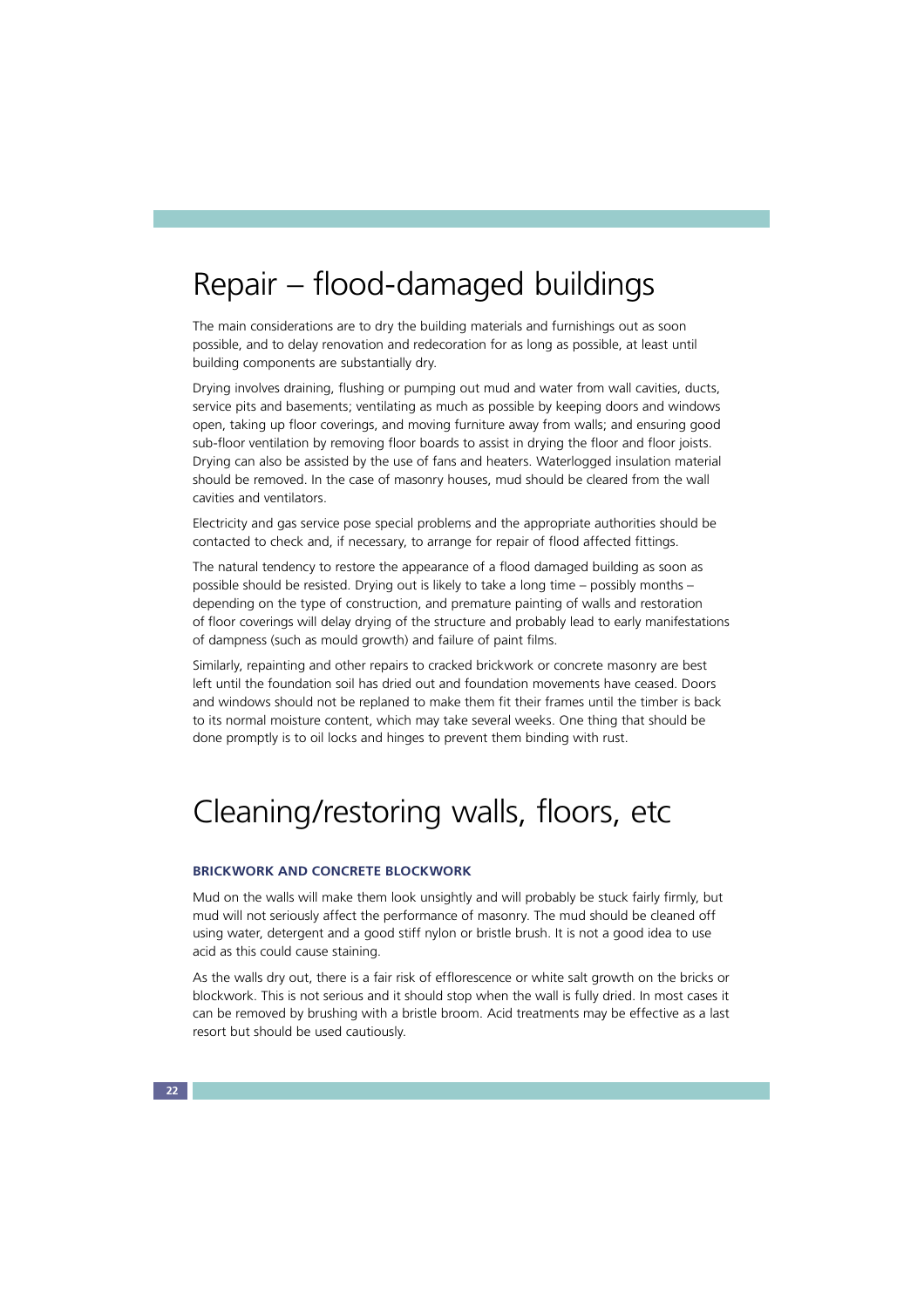

#### **WALL CAVITIES**

One of the places where cleaning is often overlooked is within the cavities of timber, brick veneer or cavity brick walls. Make sure there is no mud present that will hold water. Take off the top and bottom boards, part of the wall lining or a few bricks to inspect the cavities. If necessary, flush them out and leave them open until everything is dry.

Remember that with timber frames there may be noggings in the frame half-way up which could hold the mud.

#### **SUB-FLOOR SPACE**

If necessary, clear all the mud out from the sub-floor. This may involve taking up some floor boards which should be left up to help drying. Everything should be done to increase under-floor ventilation, for example by taking out bricks from the walls below floor level. Careful attention should be given to clearing away any mud from around the floor joists and other sub-floor members.

#### **FLOORS**

Do not attempt to straighten warped or buckled wood floors until they have dried out. Wood and plywood expand when wet, then return to near original dimensions when dry. Flooring may require replacing, refastening, or refinishing, but if there is any question, wait until after drying is complete to make the decision. Remove floor coverings, to allow the flooring to dry. Mop off excess water as soon as possible.

#### **HEATING DUCTS**

Clean out all mud and water from heating and other duct work.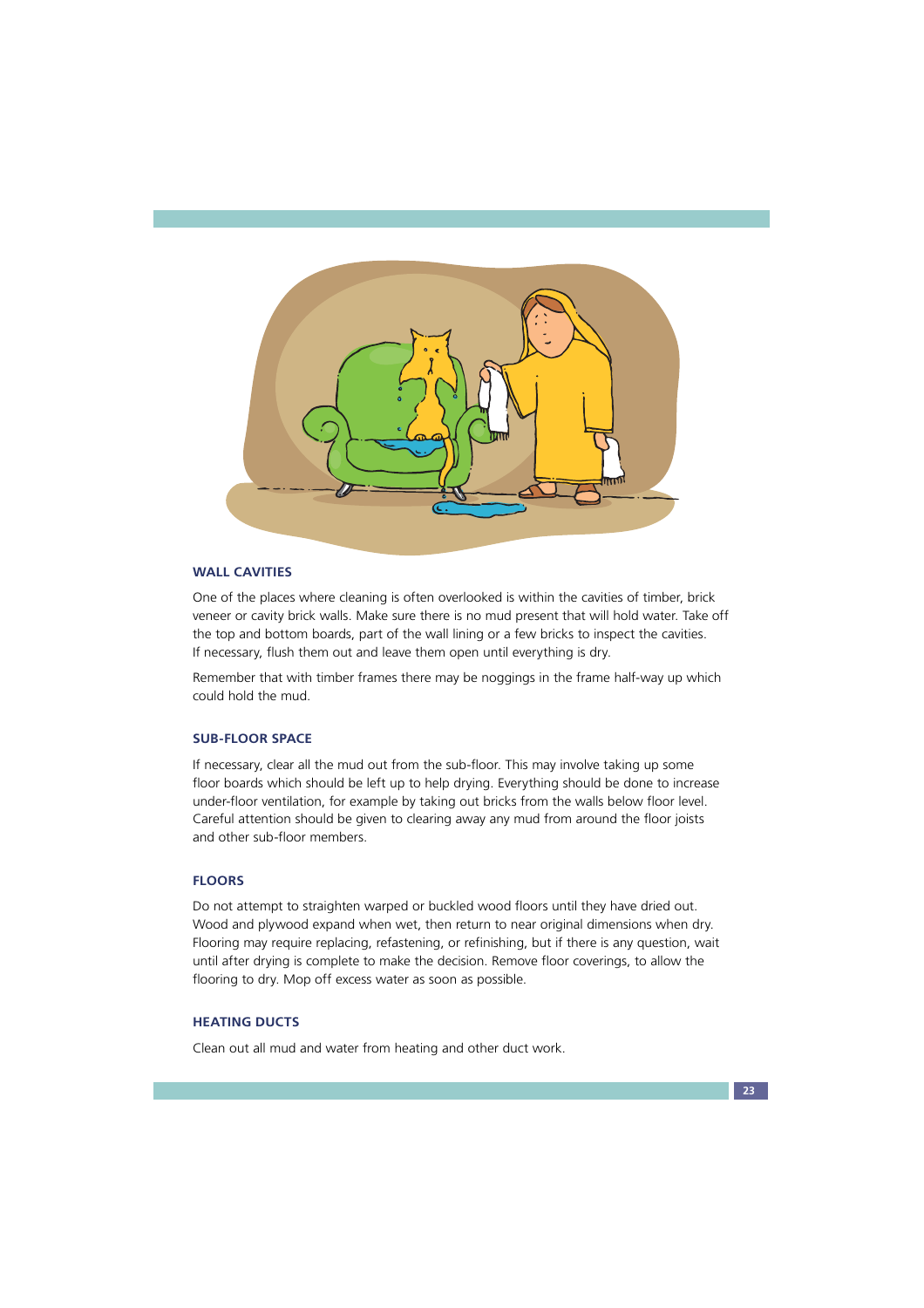#### **STAINS**

Rust stains can be treated with proprietary phosphate compounds. Stains from timber can be treated with bleach. Some bleaches (such as oxalic acid) can be dangerous to humans and should be handled with care. Oil stains, grease etc, can be treated with detergents.

#### **MOULD**

It is highly likely that wet lining boards and some timbers will grow mould during the drying process. Remove it with hypochorite bleach used in accordance with the manufacturer's recommendations. Repeated applications may be necessary as the drying continues. Note that the bleach may affect the colour of some materials.

Wetting for a short period does not cause permanent damage to many building materials but they should be dried out as quickly as possible. Check for hidden pockets of water and think of ways to facilitate the drying. In most cases, especially with masonry materials, drying can take a very long time, possibly months.

Don't repaint walls too soon. Drying will be quicker if furniture and pictures are kept away from them.

#### **BRICKWORK**

Don't rush into brickwork repairs. Wait until there is a fair chance that all movement has ceased before patching any cracks. Some cracks may actually close up as the foundation dries out. Minor cracks are not serious in brick veneer structures as there is usually a large margin of structural safety.

#### **JOINERY**

Again, don't rush into repairing things until the timber has had a chance to dry. A door may have swollen and jammed while it is still wet. Don't trim it off while wet. Wait until it is dry – it will probably fit again then. It may help to take off the architraves to help drying.

#### **PARTICLE BOARD**

Particle board is likely to lose strength when saturated and re-dried. Any parts carrying load should be very carefully checked, particularly if they show any sign of swelling, before they are re-used.

#### **PLASTER SHEET**

Plaster sheet is very weak when wet but may recover its strength when dry. If it is obviously damaged, get any load off it and let it dry – it will probably be alright, particularly if reinforced with glass fibre.

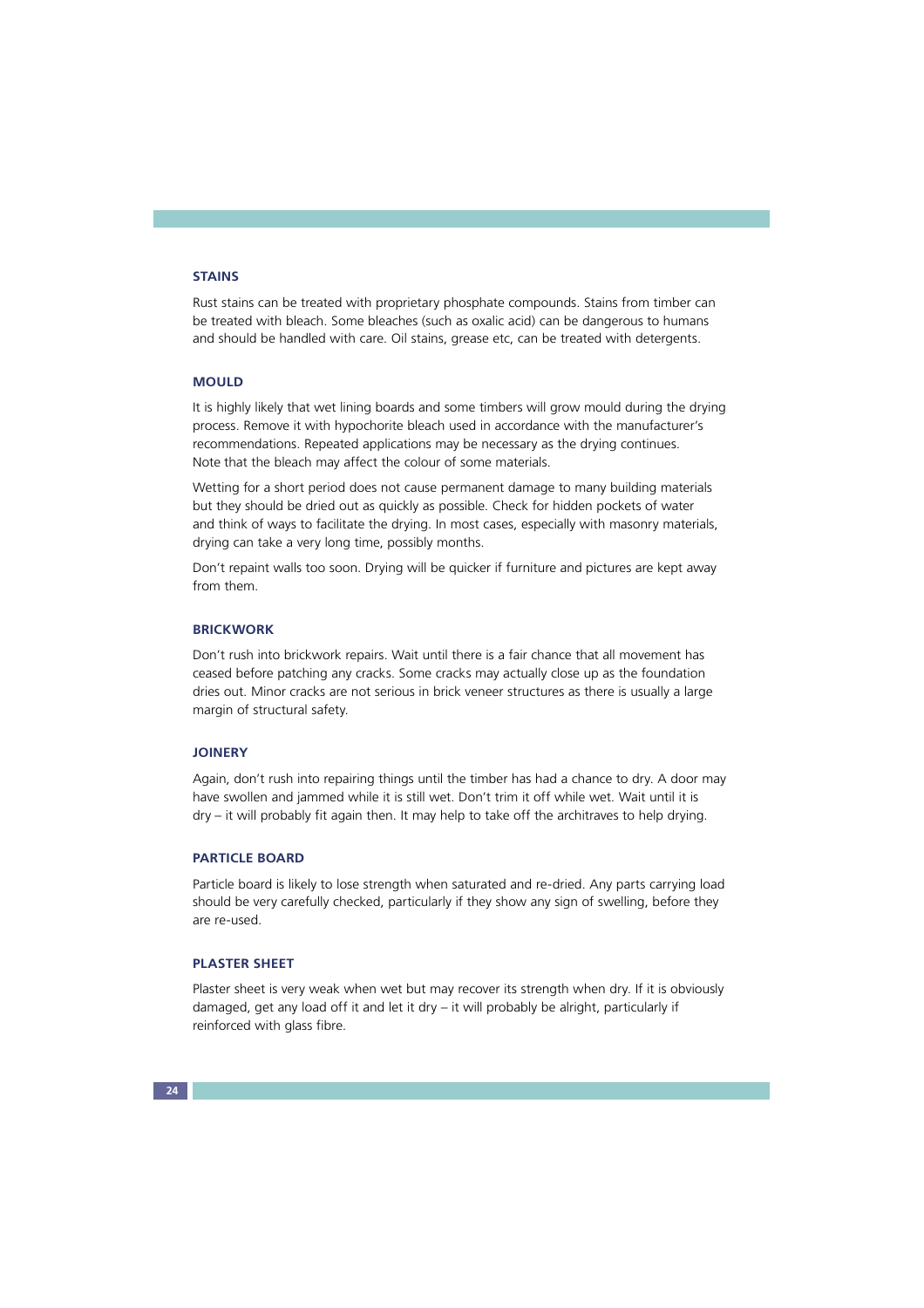